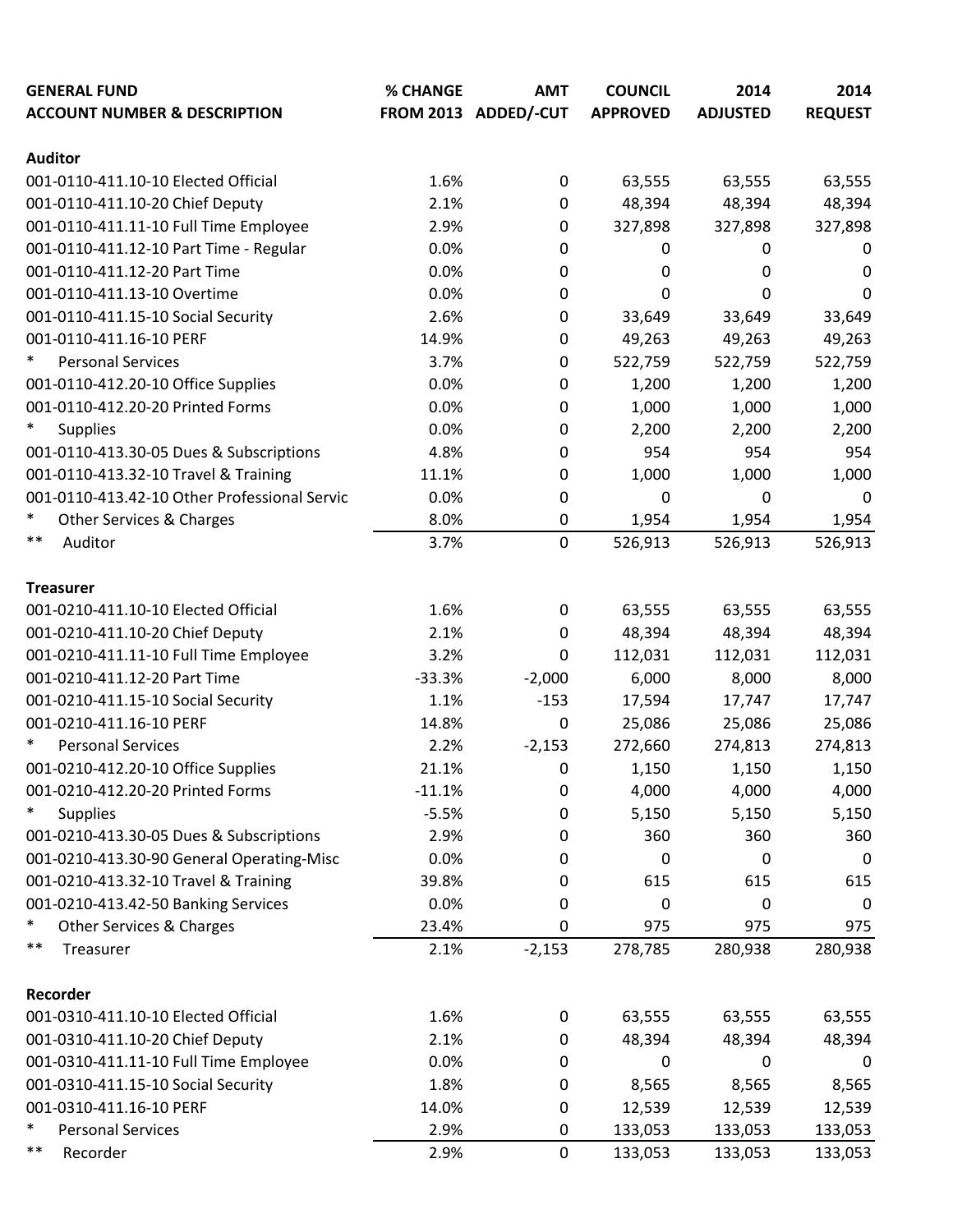| <b>GENERAL FUND</b>                     | % CHANGE | <b>AMT</b>           | <b>COUNCIL</b>   | 2014            | 2014           |
|-----------------------------------------|----------|----------------------|------------------|-----------------|----------------|
| <b>ACCOUNT NUMBER &amp; DESCRIPTION</b> |          | FROM 2013 ADDED/-CUT | <b>APPROVED</b>  | <b>ADJUSTED</b> | <b>REQUEST</b> |
|                                         |          |                      |                  |                 |                |
| Surveyor                                |          |                      |                  |                 |                |
| 001-0410-411.10-10 Elected Official     | 1.2%     | 450                  | 39,378           | 38,928          | 38,928         |
| 001-0410-411.11-10 Full Time Employee   | 2.6%     | 0                    | 36,343           | 36,343          | 36,343         |
| 001-0410-411.12-20 Part Time            | 0.0%     | 0                    | 3,000            | 3,000           | 3,000          |
| 001-0410-411.13-10 Overtime             | 33.3%    | 0                    | 1,000            | 1,000           | 1,000          |
| 001-0410-411.15-10 Social Security      | 2.1%     | 34                   | 6,099            | 6,065           | 6,065          |
| 001-0410-411.16-10 PERF                 | 14.4%    | 50                   | 8,593            | 8,543           | 8,767          |
| $\ast$<br><b>Personal Services</b>      | 3.1%     | 534                  | 94,413           | 93,879          | 94,103         |
| 001-0410-412.20-10 Office Supplies      | 33.3%    | 0                    | 2,000            | 2,000           | 2,000          |
| 001-0410-412.22-20 Gas Oil & Lube       | 33.3%    | 0                    | 4,000            | 4,000           | 4,000          |
| $\ast$<br><b>Supplies</b>               | 33.3%    | $\pmb{0}$            | 6,000            | 6,000           | 6,000          |
| 001-0410-413.30-05 Dues & Subscriptions | 8.3%     | 0                    | 650              | 650             | 650            |
| 001-0410-413.30-30 Blueprinting/Photo   | $-11.1%$ | 0                    | 400              | 400             | 400            |
| 001-0410-413.32-10 Travel & Training    | $-16.7%$ | $-500$               | 1,000            | 1,500           | 1,500          |
| 001-0410-413.36-10 Maintenance & Repair | 11.1%    | 0                    | 2,000            | 2,000           | 2,000          |
| *<br>Other Services & Charges           | 0.0%     | $-500$               | 4,050            | 4,550           | 4,550          |
| $***$<br>Surveyor                       | 4.3%     | 34                   | 104,463          | 104,429         | 104,653        |
|                                         |          |                      |                  |                 |                |
| <b>Drainage Board</b>                   |          |                      |                  |                 |                |
| 001-0430-411.11-10 Full Time Employee   | 2.7%     | 0                    | 26,289           | 26,289          | 26,289         |
| 001-0430-411.13-10 Overtime             | $-9.1%$  | 0                    | 2,000            | 2,000           | 2,000          |
| 001-0430-411.15-10 Social Security      | 1.8%     | 0                    | 2,165            | 2,165           | 2,050          |
| 001-0430-411.16-10 PERF                 | 14.0%    | 0                    | 3,169            | 3,169           | 3,001          |
| $\ast$<br><b>Personal Services</b>      | 2.8%     | 0                    | 33,623           | 33,623          | 33,340         |
| 001-0430-412.20-10 Office Supplies      | 25.0%    | 0                    | 1,500            | 1,500           | 1,500          |
| 001-0430-412.22-20 Gas Oil & Lube       | 50.0%    | 0                    | 3,000            | 3,000           | 3,000          |
| $\ast$<br><b>Supplies</b>               | 40.6%    | 0                    | 4,500            | 4,500           | 4,500          |
| 001-0430-413.30-25 Advertising          | 0.0%     | 0                    | 1,000            | 1,000           | 1,000          |
| 001-0430-413.32-10 Travel & Training    | $-33.3%$ | $-800$               | 1,000            | 1,800           | 1,800          |
| 001-0430-413.36-10 Maintenance & Repair | 100.0%   | $-2,000$             | 2,000            | 4,000           | 4,000          |
| 001-0430-413.43-20 Legal Services       | 33.3%    | 0                    | 8,000            | 8,000           | 8,000          |
| 001-0430-413.50-60 Engineering Services | 20.0%    | 0                    | 3,000            | 3,000           | 3,000          |
| $\ast$<br>Other Services & Charges      | 36.4%    | $-2,800$             | 15,000           | 17,800          | 17,800         |
| **<br>Drainage Board                    | 13.3%    | $-2,800$             | 53,123           | 55,923          | 55,640         |
|                                         |          |                      |                  |                 |                |
| <b>County Assessor</b>                  |          |                      |                  |                 |                |
| 001-0510-411.10-10 Elected Official     | 1.6%     | $\pmb{0}$            | 63,555           | 63,555          | 63,555         |
| 001-0510-411.10-20 Chief Deputy         | 2.1%     | 0                    | 48,394           | 48,394          | 48,394         |
| 001-0510-411.11-10 Full Time Employee   | 8.9%     | 0                    | 528,567          | 528,567         | 528,567        |
| 001-0510-411.12-10 Part Time - Regular  | 1.4%     | $-200$               | 28,021           | 28,221          | 28,221         |
| 001-0510-411.12-20 Part Time            | 0.0%     | 0                    | 15,000           | 15,000          | 15,000         |
| 001-0510-411.13-10 Overtime             | 0.0%     | 0                    | $\boldsymbol{0}$ | 0               | 0              |
| 001-0510-411.14-10 Additional Pay       | 13.6%    | 0                    | 12,500           | 12,500          | 12,500         |
| 001-0510-411.15-10 Social Security      | 7.2%     | $-16$                | 53,247           | 53,263          | 53,263         |
| 001-0510-411.16-10 PERF                 | 20.6%    | 0                    | 73,138           | 73,138          | 73,138         |
|                                         |          |                      |                  |                 |                |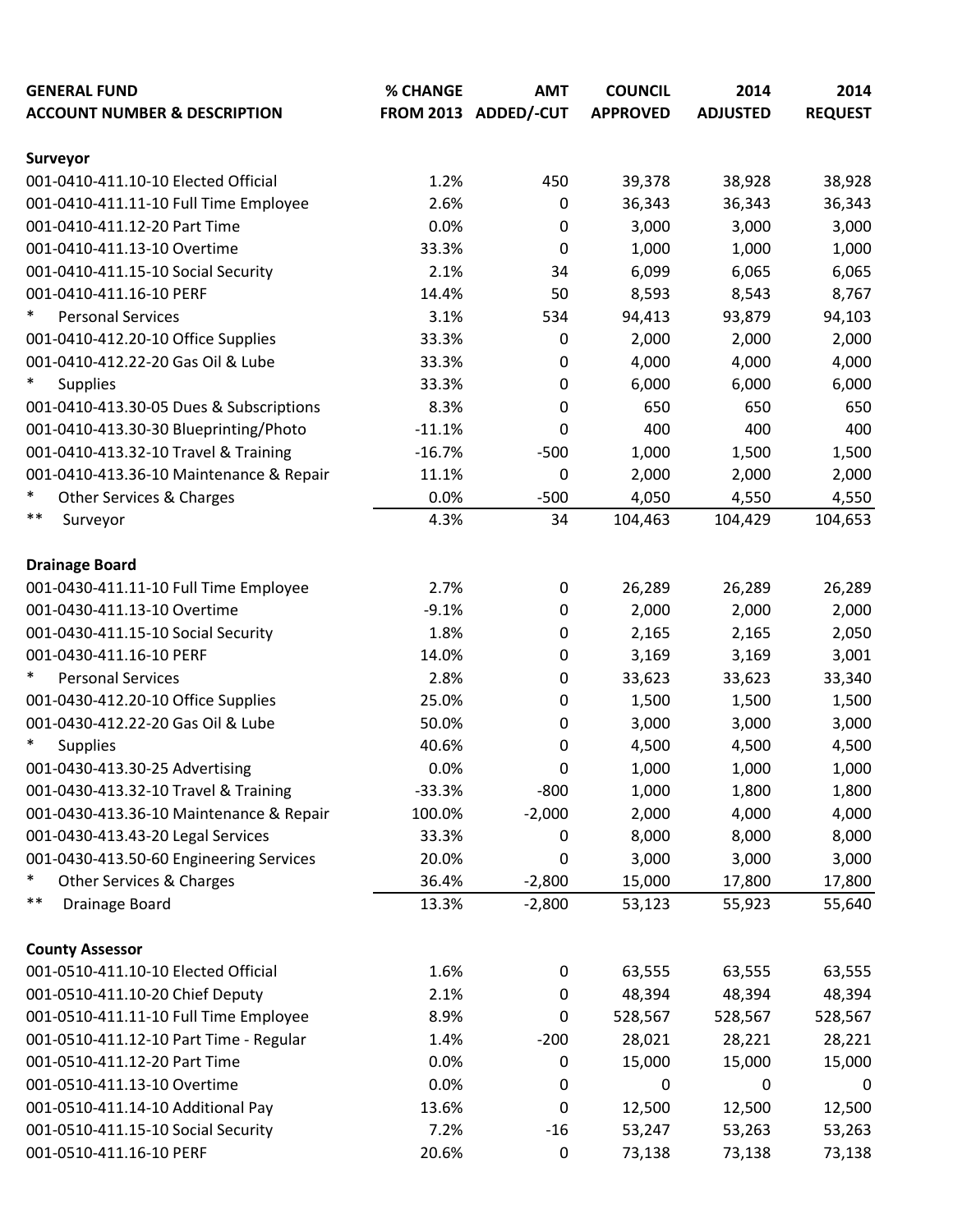| <b>GENERAL FUND</b>                                                      | % CHANGE  | <b>AMT</b>           | <b>COUNCIL</b>  | 2014            | 2014           |
|--------------------------------------------------------------------------|-----------|----------------------|-----------------|-----------------|----------------|
| <b>ACCOUNT NUMBER &amp; DESCRIPTION</b>                                  |           | FROM 2013 ADDED/-CUT | <b>APPROVED</b> | <b>ADJUSTED</b> | <b>REQUEST</b> |
| $\ast$<br><b>Personal Services</b>                                       | 8.3%      | $-216$               | 822,422         | 822,638         | 822,638        |
| 001-0510-412.20-10 Office Supplies                                       | 0.0%      | 0                    | 7,600           | 7,600           | 7,600          |
| 001-0510-412.20-20 Printed Forms                                         | 106.7%    | 0                    | 3,100           | 3,100           | 3,100          |
| $\ast$<br><b>Supplies</b>                                                | 17.6%     | 0                    | 10,700          | 10,700          | 10,700         |
| 001-0510-413.30-05 Dues & Subscriptions                                  | 0.0%      | $-30,000$            | 2,909           | 32,909          | 32,909         |
| 001-0510-413.30-20 Postage                                               | $-45.7%$  | $-2,000$             | 2,500           | 4,500           | 4,500          |
| 001-0510-413.30-60 Software                                              | 0.0%      | 0                    | 5,300           | 5,300           | 5,300          |
| 001-0510-413.32-10 Travel & Training                                     | 0.0%      | 0                    | 3,000           | 3,000           | 3,000          |
| 001-0510-413.37-35 Internet Access                                       | 0.0%      | 0                    | 0               | 0               | 0              |
| 001-0510-413.38-40 Vehicle                                               | 0.0%      | 0                    | $\pmb{0}$       | 0               | 0              |
| 001-0510-413.40-05 Maintenance                                           | 0.0%      | 0                    | 0               | 0               | 0              |
| 001-0510-413.40-10 Gasoline & Oil                                        | 0.0%      | 0                    | 0               | 0               | 0              |
| 001-0510-413.43-35 Consultant                                            | 0.0%      | $-40,000$            | 0               | 40,000          | 40,000         |
| $\ast$<br><b>Other Services &amp; Charges</b>                            | $-13.3%$  | $-72,000$            | 13,709          | 85,709          | 85,709         |
| $***$<br><b>County Assessor</b>                                          | 8.0%      | $-72,216$            | 846,831         | 919,047         | 919,047        |
|                                                                          |           |                      |                 |                 |                |
| <b>Council</b>                                                           |           | 3,500                | 91,315          |                 |                |
| 001-1010-411.10-10 Elected Official                                      | 4.0%      |                      |                 | 87,815          | 87,815         |
| 001-1010-411.15-10 Social Security<br>$\ast$<br><b>Personal Services</b> | 4.0%      | 268                  | 6,986           | 6,718           | 6,718          |
|                                                                          | 4.0%      | 3,768                | 98,301          | 94,533          | 94,533         |
| 001-1010-413.30-05 Dues & Subscriptions                                  | 0.0%      | 0                    | 140             | 140             | 140            |
| 001-1010-413.32-10 Travel & Training<br>$\ast$                           | $-100.0%$ | $-60$                | $\overline{0}$  | 60              | 60             |
| <b>Other Services &amp; Charges</b><br>$***$                             | $-30.0%$  | $-60$                | 140             | 200             | 200            |
| <b>County Council</b>                                                    | 3.9%      | 3,708                | 98,441          | 94,733          | 94,733         |
| <b>Commissioners</b>                                                     |           |                      |                 |                 |                |
| 001-1110-411.10-10 Elected Official                                      | 1.8%      | 0                    | 170,382         | 170,382         | 170,382        |
| 001-1110-411.10-30 Appointed Official                                    | 1.8%      | 0                    | 58,133          | 58,133          | 58,133         |
| 001-1110-411.11-10 Full Time Employee                                    | 3.0%      | 0                    | 68,854          | 68,854          | 68,854         |
| 001-1110-411.12-20 Part Time                                             | 0.0%      | 0                    | $\mathbf 0$     | 0               | 0              |
| 001-1110-411.15-10 Social Security                                       | 2.1%      | 0                    | 22,749          | 22,749          | 22,749         |
| 001-1110-411.16-10 PERF                                                  | 14.3%     | 0                    | 33,306          | 33,306          | 33,306         |
| $\ast$<br><b>Personal Services</b>                                       | 3.1%      | 0                    | 353,424         | 353,424         | 353,424        |
| 001-1110-412.20-10 Office Supplies                                       | 0.0%      | 0                    | 1,700           | 1,700           | 1,700          |
| 001-1110-412.20-20 Printed Forms                                         | 0.0%      | 0                    | 1,500           | 1,500           | 1,500          |
| 001-1110-412.25-65 Duplicating/Archive                                   | 0.0%      | 0                    | 40,000          | 40,000          | 40,000         |
| $\ast$<br><b>Supplies</b>                                                | 0.0%      | 0                    | 43,200          | 43,200          | 43,200         |
| 001-1110-413.30-05 Dues & Subscriptions                                  | 0.0%      | 0                    | 10,500          | 10,500          | 10,500         |
| 001-1110-413.30-20 Postage                                               | 8.3%      | $-25,000$            | 325,000         | 350,000         | 350,000        |
| 001-1110-413.30-25 Advertising                                           | 0.0%      | 0                    | 15,000          | 15,000          | 15,000         |
| 001-1110-413.38-20 Liability                                             | $-1.0%$   | 0                    | 88,990          | 88,990          | 88,990         |
| 001-1110-413.38-30 Property                                              | 1.1%      | 0                    | 196,675         | 196,675         | 196,675        |
| 001-1110-413.38-40 Vehicle                                               | $-8.1%$   | 0                    | 104,225         | 104,225         | 104,225        |
| 001-1110-413.38-50 Self Insurance                                        | 0.0%      | 0                    | 50,000          | 50,000          | 50,000         |
| 001-1110-413.38-60 Volunteer                                             | 4.7%      | 0                    | 3,350           | 3,350           | 3,350          |
| 001-1110-413.42-10 Other Professional Servic                             | 9.0%      | $-4,000$             | 79,000          | 83,000          | 83,000         |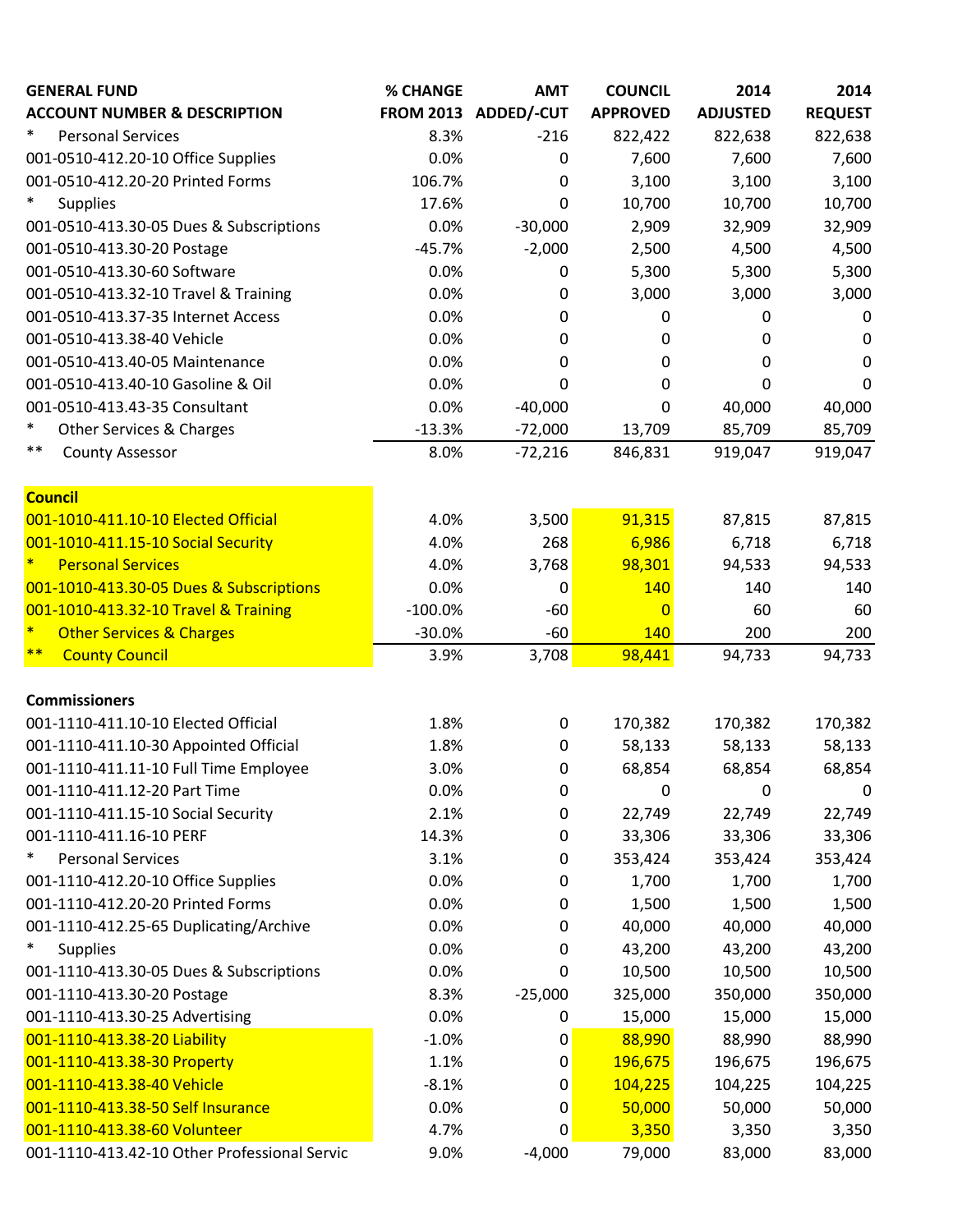| <b>GENERAL FUND</b>                          | % CHANGE | <b>AMT</b>           | <b>COUNCIL</b>  | 2014            | 2014           |
|----------------------------------------------|----------|----------------------|-----------------|-----------------|----------------|
| <b>ACCOUNT NUMBER &amp; DESCRIPTION</b>      |          | FROM 2013 ADDED/-CUT | <b>APPROVED</b> | <b>ADJUSTED</b> | <b>REQUEST</b> |
| 001-1110-413.42-11 Legal Professional Serv   | 6.9%     | $-20,000$            | 155,000         | 175,000         | 175,000        |
| 001-1110-413.42-30 Institutional Care        | 0.0%     | 0                    | 6,000           | 6,000           | 6,000          |
| 001-1110-413.42-40 Bonds                     | 78.0%    | 0                    | 4,450           | 4,450           | 4,450          |
| 001-1110-413.46-70 Change of Venue           | 0.0%     | 0                    | 500             | 500             | 500            |
| 001-1110-413.58-10 4-H Fair Premiums         | 0.0%     | 0                    | 5,000           | 5,000           | 5,000          |
| 001-1110-413.58-30 Historical Association    | 0.0%     | 0                    | 5,000           | 5,000           | 5,000          |
| 001-1110-413.58-40 Animal Sheltering         | 0.0%     | 0                    | 60,000          | 60,000          | 60,000         |
| 001-1110-413.59-10 Mental Health             | 2.6%     | 0                    | 992,470         | 992,470         | 992,470        |
| 001-1110-413.59-20 Mental Retardation        | 5.5%     | 0                    | 662,463         | 662,463         | 662,463        |
| 001-1110-413.59-30 Community Health Clinic   | 5.5%     | 0                    | 110,632         | 110,632         | 110,632        |
| $\ast$<br>Other Services & Charges           | 3.6%     | $-49,000$            | 2,874,255       | 2,923,255       | 2,923,255      |
| 001-1110-414.62-90 Capital Outlay-Misc       | 0.0%     | 0                    | 0               | 0               | $\Omega$       |
| $\ast$<br>Capital Outlay                     | 0.0%     | 0                    | 0               | 0               | 0              |
| <b>Human Resources</b>                       |          |                      |                 |                 |                |
| 001-1120-411.10-30 Appointed Official        | 4.5%     | 0                    | 56,164          | 56,164          | 56,164         |
| 001-1120-411.11-10 Full Time Employee        | 2.8%     | 0                    | 37,357          | 37,357          | 37,357         |
| 001-1120-411.15-10 Social Security           | 3.8%     | 0                    | 7,155           | 7,155           | 7,155          |
| 001-1120-411.16-10 PERF                      | 16.2%    | 0                    | 10,475          | 10,475          | 10,475         |
| ×<br><b>Personal Services</b>                | 4.8%     | 0                    | 111,151         | 111,151         | 111,151        |
| Maintenance                                  |          |                      |                 |                 |                |
| 001-1130-411.10-30 Appointed Official        | 0.0%     | $\mathbf 0$          | 0               | 0               | 0              |
| 001-1130-411.11-10 Full Time Employee        | 0.0%     | 0                    | 0               | 0               | 0              |
| 001-1130-411.13-10 Overtime                  | 0.0%     | 0                    | 0               | 0               | 0              |
| 001-1130-411.15-10 Social Security           | 0.0%     | 0                    | 0               | 0               | 0              |
| 001-1130-411.16-10 PERF                      | 0.0%     | 0                    | 0               | 0               | 0              |
| $\ast$<br><b>Personal Services</b>           | 0.0%     | 0                    | 0               |                 |                |
| 001-1130-412.25-10 Uniforms & Clothing       | 0.0%     | 0                    | 0               |                 | See COIT Fund  |
| $\ast$<br><b>Supplies</b>                    | 0.0%     | 0                    | 0               |                 |                |
| 001-1130-413.32-10 Travel & Training         | 0.0%     | 0                    | 0               |                 |                |
| 001-1130-413.37-10 Electric                  | 0.0%     | 0                    | 0               | 0               | $\pmb{0}$      |
| 001-1130-413.37-20 Telephone                 | 0.0%     | 0                    | 0               | 0               | 0              |
| 001-1130-413.37-40 Water & Sewage            | 0.0%     | 0                    | 0               | 0               | 0              |
| 001-1130-413.37-50 Heating Fuel              | 0.0%     | 0                    | 0               | 0               | 0              |
| 001-1130-413.37-55 Stormwater Fees           | 0.0%     | 0                    | 0               | 0               | 0              |
| 001-1130-413.42-10 Other Professional Servic | 0.0%     | 0                    | 0               | 0               | 0              |
| Other Services & Charges                     | 0.0%     | 0                    | 0               | 0               | 0              |
| Soil & Water                                 |          |                      |                 |                 |                |
| 001-1140-411.11-10 Full Time Employee        | 1.4%     | 0                    | 129,823         | 129,823         | 129,823        |
| 001-1140-411.12-20 Part Time                 | 0.0%     | 0                    | 0               | 0               | 0              |
| 001-1140-411.15-10 Social Security           | 1.4%     | 0                    | 9,932           | 9,932           | 9,932          |
| 001-1140-411.16-10 PERF                      | 13.6%    | 0                    | 14,541          | 14,541          | 14,541         |
| $\ast$<br><b>Personal Services</b>           | 2.4%     | 0                    | 154,296         | 154,296         | 154,296        |
| 001-1140-413.58-75 Soil & Water Conservation | 0.0%     | 0                    | 15,000          | 15,000          | 15,000         |
| $\ast$<br>Other Services & Charges           | 0.0%     | 0                    | 15,000          | 15,000          | 15,000         |
| $***$<br><b>County Commissioners</b>         | 3.5%     | $-49,000$            | 3,551,326       | 3,600,326       | 3,600,326      |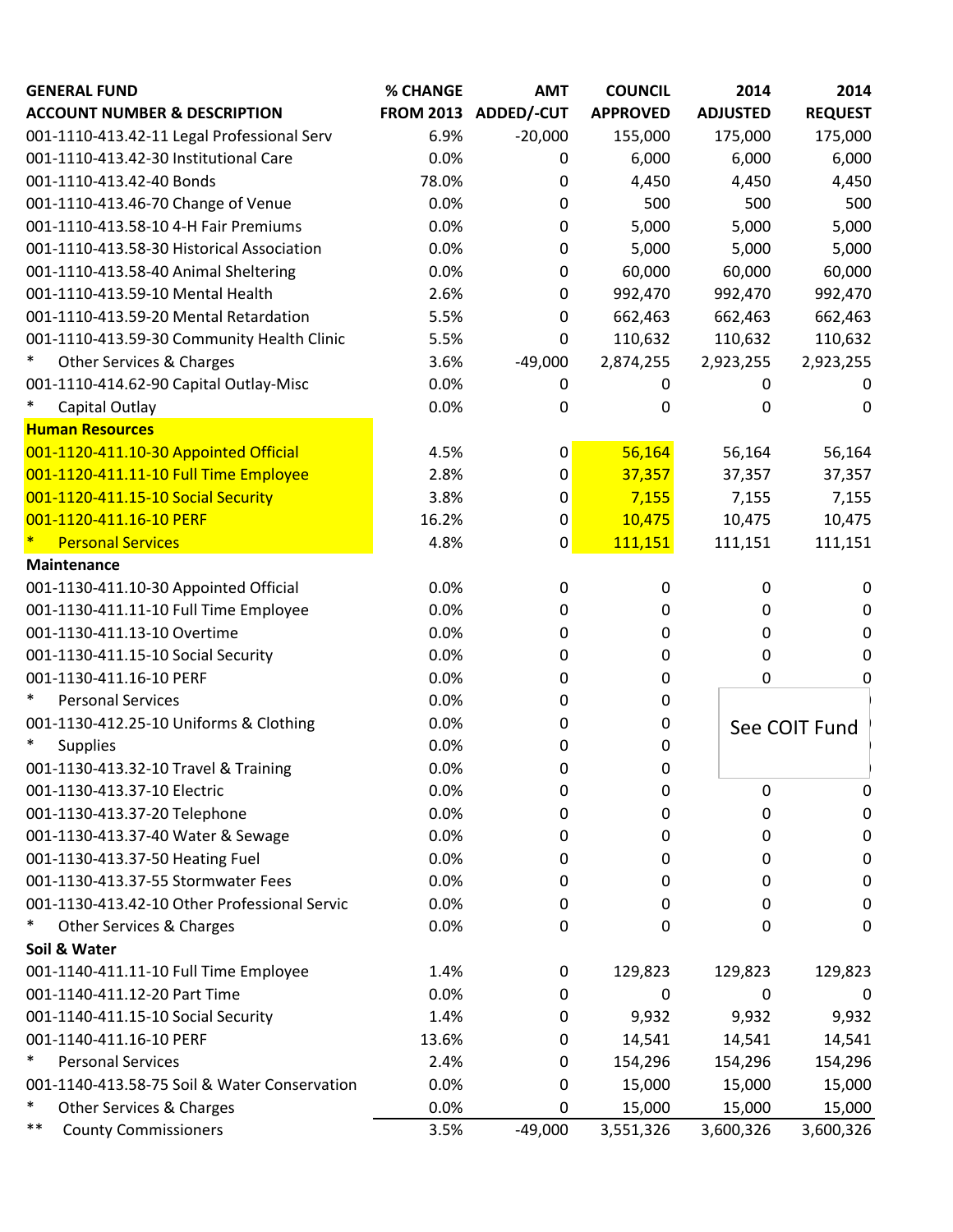| FROM 2013 ADDED/-CUT<br><b>APPROVED</b><br><b>ADJUSTED</b><br><b>REQUEST</b><br>0.0%<br>0<br>0<br>0<br>0<br>0.0%<br>0<br>0<br>0<br>0<br>0.0%<br>0<br>0<br>0<br>0<br>0.0%<br>0<br>0<br>0.0%<br>0<br>0<br>See COIT Fund<br>$\ast$<br><b>Personal Services</b><br>0.0%<br>0<br>0<br>001-1410-412.20-10 Office Supplies<br>0.0%<br>0<br>0<br>001-1410-412.20-40 Printing Supplies<br>0.0%<br>$\overline{0}$<br>0<br>0<br>0<br>$\ast$<br>0.0%<br><b>Supplies</b><br>0<br>0<br>0<br>0<br>001-1410-413.30-05 Dues & Subscriptions<br>0.0%<br>0<br>$\mathbf 0$<br>0<br>0<br>001-1410-413.32-10 Travel & Training<br>0.0%<br>0<br>$\mathbf 0$<br>0<br>0<br>$\ast$<br>Other Services & Charges<br>0.0%<br>0<br>0<br>0<br>0<br>$\overline{0}$<br>$***$<br>0<br>0<br>0.0%<br>$\mathbf 0$<br><b>MITS</b><br><b>Board of Election &amp; Registration</b><br>001-2010-411.10-30 Appointed Official<br>0.0%<br>0<br>0<br>0<br>0<br>001-2010-411.12-20 Part Time<br>0.0%<br>$\boldsymbol{0}$<br>0<br>0<br>0<br>001-2010-411.12-50 Board Members<br>0.0%<br>0<br>0<br>0<br>0<br>001-2010-411.13-10 Overtime<br>0.0%<br>0<br>0<br>0<br>0<br>0.0%<br>001-2010-411.15-10 Social Security<br>0<br>0<br>0<br>0<br>001-2010-411.16-10 PERF<br>0.0%<br>0<br>0<br>0<br>0<br>$\ast$<br><b>Personal Services</b><br>0.0%<br>0<br>0<br>001-2010-412.20-10 Office Supplies<br>0.0%<br>0<br>0<br>See COIT Fund<br>001-2010-412.20-20 Printed Forms<br>0.0%<br>0<br>0<br>001-2010-412.25-70 Election<br>0.0%<br>0<br>0<br>0.0%<br><b>Supplies</b><br>0<br>0<br>0<br>0<br>001-2010-413.30-20 Postage<br>0.0%<br>0<br>0<br>0<br>0<br>0.0%<br>001-2010-413.30-25 Advertising<br>0<br>0<br>0<br>0<br>0.0%<br>0<br>0<br>0<br>$\boldsymbol{0}$<br>001-2010-413.32-10 Travel & Training<br>0.0%<br>0<br>0<br>0<br>0<br>0.0%<br>0<br>0<br>0<br>0<br>0.0%<br>0<br>0<br>$\boldsymbol{0}$<br>0<br>0.0%<br>0<br>0<br>0<br>0<br>0.0%<br>0<br>0<br>0<br>0<br>0.0%<br>$\boldsymbol{0}$<br>0<br>0<br>0<br>0.0%<br>$\boldsymbol{0}$<br>0<br>0<br>0<br>$\ast$<br><b>Other Services &amp; Charges</b><br>0.0%<br>$\pmb{0}$<br>$\mathbf 0$<br>$\boldsymbol{0}$<br>0<br><b>Voter Registration</b><br>**<br>0.0%<br>$\mathbf 0$<br>$\mathbf 0$<br>$\mathbf 0$<br>$\mathbf 0$<br>001-2510-411.10-30 Appointed Official<br>1,000<br>1.3%<br>79,080<br>78,080<br>78,080<br>001-2510-411.11-10 Full Time Employee<br>3.1%<br>663,252<br>663,252<br>663,252<br>0<br>001-2510-411.12-20 Part Time<br>0.0%<br>2,000<br>2,000<br>2,000<br>0<br>001-2510-411.15-10 Social Security<br>56,942<br>2.9%<br>77<br>56,865<br>56,865<br>001-2510-411.16-10 PERF<br>15.3%<br>83,142<br>112<br>83,030<br>83,030 | <b>GENERAL FUND</b>                     | <b>% CHANGE</b> | <b>AMT</b> | <b>COUNCIL</b> | 2014 | 2014 |
|------------------------------------------------------------------------------------------------------------------------------------------------------------------------------------------------------------------------------------------------------------------------------------------------------------------------------------------------------------------------------------------------------------------------------------------------------------------------------------------------------------------------------------------------------------------------------------------------------------------------------------------------------------------------------------------------------------------------------------------------------------------------------------------------------------------------------------------------------------------------------------------------------------------------------------------------------------------------------------------------------------------------------------------------------------------------------------------------------------------------------------------------------------------------------------------------------------------------------------------------------------------------------------------------------------------------------------------------------------------------------------------------------------------------------------------------------------------------------------------------------------------------------------------------------------------------------------------------------------------------------------------------------------------------------------------------------------------------------------------------------------------------------------------------------------------------------------------------------------------------------------------------------------------------------------------------------------------------------------------------------------------------------------------------------------------------------------------------------------------------------------------------------------------------------------------------------------------------------------------------------------------------------------------------------------------------------------------------------------------------------------------------------------------------------------------------------------------------------------------------------------------------------------------------------------------------------------------------------------------------------------------|-----------------------------------------|-----------------|------------|----------------|------|------|
|                                                                                                                                                                                                                                                                                                                                                                                                                                                                                                                                                                                                                                                                                                                                                                                                                                                                                                                                                                                                                                                                                                                                                                                                                                                                                                                                                                                                                                                                                                                                                                                                                                                                                                                                                                                                                                                                                                                                                                                                                                                                                                                                                                                                                                                                                                                                                                                                                                                                                                                                                                                                                                          | <b>ACCOUNT NUMBER &amp; DESCRIPTION</b> |                 |            |                |      |      |
|                                                                                                                                                                                                                                                                                                                                                                                                                                                                                                                                                                                                                                                                                                                                                                                                                                                                                                                                                                                                                                                                                                                                                                                                                                                                                                                                                                                                                                                                                                                                                                                                                                                                                                                                                                                                                                                                                                                                                                                                                                                                                                                                                                                                                                                                                                                                                                                                                                                                                                                                                                                                                                          | <b>MITS</b>                             |                 |            |                |      |      |
|                                                                                                                                                                                                                                                                                                                                                                                                                                                                                                                                                                                                                                                                                                                                                                                                                                                                                                                                                                                                                                                                                                                                                                                                                                                                                                                                                                                                                                                                                                                                                                                                                                                                                                                                                                                                                                                                                                                                                                                                                                                                                                                                                                                                                                                                                                                                                                                                                                                                                                                                                                                                                                          | 001-1410-411.10-30 Appointed Official   |                 |            |                |      |      |
|                                                                                                                                                                                                                                                                                                                                                                                                                                                                                                                                                                                                                                                                                                                                                                                                                                                                                                                                                                                                                                                                                                                                                                                                                                                                                                                                                                                                                                                                                                                                                                                                                                                                                                                                                                                                                                                                                                                                                                                                                                                                                                                                                                                                                                                                                                                                                                                                                                                                                                                                                                                                                                          | 001-1410-411.11-10 Full Time Employee   |                 |            |                |      |      |
|                                                                                                                                                                                                                                                                                                                                                                                                                                                                                                                                                                                                                                                                                                                                                                                                                                                                                                                                                                                                                                                                                                                                                                                                                                                                                                                                                                                                                                                                                                                                                                                                                                                                                                                                                                                                                                                                                                                                                                                                                                                                                                                                                                                                                                                                                                                                                                                                                                                                                                                                                                                                                                          | 001-1410-411.12-20 Part Time            |                 |            |                |      |      |
|                                                                                                                                                                                                                                                                                                                                                                                                                                                                                                                                                                                                                                                                                                                                                                                                                                                                                                                                                                                                                                                                                                                                                                                                                                                                                                                                                                                                                                                                                                                                                                                                                                                                                                                                                                                                                                                                                                                                                                                                                                                                                                                                                                                                                                                                                                                                                                                                                                                                                                                                                                                                                                          | 001-1410-411.15-10 Social Security      |                 |            |                |      |      |
|                                                                                                                                                                                                                                                                                                                                                                                                                                                                                                                                                                                                                                                                                                                                                                                                                                                                                                                                                                                                                                                                                                                                                                                                                                                                                                                                                                                                                                                                                                                                                                                                                                                                                                                                                                                                                                                                                                                                                                                                                                                                                                                                                                                                                                                                                                                                                                                                                                                                                                                                                                                                                                          | 001-1410-411.16-10 PERF                 |                 |            |                |      |      |
|                                                                                                                                                                                                                                                                                                                                                                                                                                                                                                                                                                                                                                                                                                                                                                                                                                                                                                                                                                                                                                                                                                                                                                                                                                                                                                                                                                                                                                                                                                                                                                                                                                                                                                                                                                                                                                                                                                                                                                                                                                                                                                                                                                                                                                                                                                                                                                                                                                                                                                                                                                                                                                          |                                         |                 |            |                |      |      |
|                                                                                                                                                                                                                                                                                                                                                                                                                                                                                                                                                                                                                                                                                                                                                                                                                                                                                                                                                                                                                                                                                                                                                                                                                                                                                                                                                                                                                                                                                                                                                                                                                                                                                                                                                                                                                                                                                                                                                                                                                                                                                                                                                                                                                                                                                                                                                                                                                                                                                                                                                                                                                                          |                                         |                 |            |                |      |      |
|                                                                                                                                                                                                                                                                                                                                                                                                                                                                                                                                                                                                                                                                                                                                                                                                                                                                                                                                                                                                                                                                                                                                                                                                                                                                                                                                                                                                                                                                                                                                                                                                                                                                                                                                                                                                                                                                                                                                                                                                                                                                                                                                                                                                                                                                                                                                                                                                                                                                                                                                                                                                                                          |                                         |                 |            |                |      |      |
|                                                                                                                                                                                                                                                                                                                                                                                                                                                                                                                                                                                                                                                                                                                                                                                                                                                                                                                                                                                                                                                                                                                                                                                                                                                                                                                                                                                                                                                                                                                                                                                                                                                                                                                                                                                                                                                                                                                                                                                                                                                                                                                                                                                                                                                                                                                                                                                                                                                                                                                                                                                                                                          |                                         |                 |            |                |      |      |
|                                                                                                                                                                                                                                                                                                                                                                                                                                                                                                                                                                                                                                                                                                                                                                                                                                                                                                                                                                                                                                                                                                                                                                                                                                                                                                                                                                                                                                                                                                                                                                                                                                                                                                                                                                                                                                                                                                                                                                                                                                                                                                                                                                                                                                                                                                                                                                                                                                                                                                                                                                                                                                          |                                         |                 |            |                |      |      |
|                                                                                                                                                                                                                                                                                                                                                                                                                                                                                                                                                                                                                                                                                                                                                                                                                                                                                                                                                                                                                                                                                                                                                                                                                                                                                                                                                                                                                                                                                                                                                                                                                                                                                                                                                                                                                                                                                                                                                                                                                                                                                                                                                                                                                                                                                                                                                                                                                                                                                                                                                                                                                                          |                                         |                 |            |                |      |      |
|                                                                                                                                                                                                                                                                                                                                                                                                                                                                                                                                                                                                                                                                                                                                                                                                                                                                                                                                                                                                                                                                                                                                                                                                                                                                                                                                                                                                                                                                                                                                                                                                                                                                                                                                                                                                                                                                                                                                                                                                                                                                                                                                                                                                                                                                                                                                                                                                                                                                                                                                                                                                                                          |                                         |                 |            |                |      |      |
|                                                                                                                                                                                                                                                                                                                                                                                                                                                                                                                                                                                                                                                                                                                                                                                                                                                                                                                                                                                                                                                                                                                                                                                                                                                                                                                                                                                                                                                                                                                                                                                                                                                                                                                                                                                                                                                                                                                                                                                                                                                                                                                                                                                                                                                                                                                                                                                                                                                                                                                                                                                                                                          |                                         |                 |            |                |      |      |
|                                                                                                                                                                                                                                                                                                                                                                                                                                                                                                                                                                                                                                                                                                                                                                                                                                                                                                                                                                                                                                                                                                                                                                                                                                                                                                                                                                                                                                                                                                                                                                                                                                                                                                                                                                                                                                                                                                                                                                                                                                                                                                                                                                                                                                                                                                                                                                                                                                                                                                                                                                                                                                          |                                         |                 |            |                |      |      |
|                                                                                                                                                                                                                                                                                                                                                                                                                                                                                                                                                                                                                                                                                                                                                                                                                                                                                                                                                                                                                                                                                                                                                                                                                                                                                                                                                                                                                                                                                                                                                                                                                                                                                                                                                                                                                                                                                                                                                                                                                                                                                                                                                                                                                                                                                                                                                                                                                                                                                                                                                                                                                                          |                                         |                 |            |                |      |      |
|                                                                                                                                                                                                                                                                                                                                                                                                                                                                                                                                                                                                                                                                                                                                                                                                                                                                                                                                                                                                                                                                                                                                                                                                                                                                                                                                                                                                                                                                                                                                                                                                                                                                                                                                                                                                                                                                                                                                                                                                                                                                                                                                                                                                                                                                                                                                                                                                                                                                                                                                                                                                                                          |                                         |                 |            |                |      |      |
|                                                                                                                                                                                                                                                                                                                                                                                                                                                                                                                                                                                                                                                                                                                                                                                                                                                                                                                                                                                                                                                                                                                                                                                                                                                                                                                                                                                                                                                                                                                                                                                                                                                                                                                                                                                                                                                                                                                                                                                                                                                                                                                                                                                                                                                                                                                                                                                                                                                                                                                                                                                                                                          |                                         |                 |            |                |      |      |
|                                                                                                                                                                                                                                                                                                                                                                                                                                                                                                                                                                                                                                                                                                                                                                                                                                                                                                                                                                                                                                                                                                                                                                                                                                                                                                                                                                                                                                                                                                                                                                                                                                                                                                                                                                                                                                                                                                                                                                                                                                                                                                                                                                                                                                                                                                                                                                                                                                                                                                                                                                                                                                          |                                         |                 |            |                |      |      |
|                                                                                                                                                                                                                                                                                                                                                                                                                                                                                                                                                                                                                                                                                                                                                                                                                                                                                                                                                                                                                                                                                                                                                                                                                                                                                                                                                                                                                                                                                                                                                                                                                                                                                                                                                                                                                                                                                                                                                                                                                                                                                                                                                                                                                                                                                                                                                                                                                                                                                                                                                                                                                                          |                                         |                 |            |                |      |      |
|                                                                                                                                                                                                                                                                                                                                                                                                                                                                                                                                                                                                                                                                                                                                                                                                                                                                                                                                                                                                                                                                                                                                                                                                                                                                                                                                                                                                                                                                                                                                                                                                                                                                                                                                                                                                                                                                                                                                                                                                                                                                                                                                                                                                                                                                                                                                                                                                                                                                                                                                                                                                                                          |                                         |                 |            |                |      |      |
|                                                                                                                                                                                                                                                                                                                                                                                                                                                                                                                                                                                                                                                                                                                                                                                                                                                                                                                                                                                                                                                                                                                                                                                                                                                                                                                                                                                                                                                                                                                                                                                                                                                                                                                                                                                                                                                                                                                                                                                                                                                                                                                                                                                                                                                                                                                                                                                                                                                                                                                                                                                                                                          |                                         |                 |            |                |      |      |
|                                                                                                                                                                                                                                                                                                                                                                                                                                                                                                                                                                                                                                                                                                                                                                                                                                                                                                                                                                                                                                                                                                                                                                                                                                                                                                                                                                                                                                                                                                                                                                                                                                                                                                                                                                                                                                                                                                                                                                                                                                                                                                                                                                                                                                                                                                                                                                                                                                                                                                                                                                                                                                          |                                         |                 |            |                |      |      |
|                                                                                                                                                                                                                                                                                                                                                                                                                                                                                                                                                                                                                                                                                                                                                                                                                                                                                                                                                                                                                                                                                                                                                                                                                                                                                                                                                                                                                                                                                                                                                                                                                                                                                                                                                                                                                                                                                                                                                                                                                                                                                                                                                                                                                                                                                                                                                                                                                                                                                                                                                                                                                                          |                                         |                 |            |                |      |      |
|                                                                                                                                                                                                                                                                                                                                                                                                                                                                                                                                                                                                                                                                                                                                                                                                                                                                                                                                                                                                                                                                                                                                                                                                                                                                                                                                                                                                                                                                                                                                                                                                                                                                                                                                                                                                                                                                                                                                                                                                                                                                                                                                                                                                                                                                                                                                                                                                                                                                                                                                                                                                                                          |                                         |                 |            |                |      |      |
|                                                                                                                                                                                                                                                                                                                                                                                                                                                                                                                                                                                                                                                                                                                                                                                                                                                                                                                                                                                                                                                                                                                                                                                                                                                                                                                                                                                                                                                                                                                                                                                                                                                                                                                                                                                                                                                                                                                                                                                                                                                                                                                                                                                                                                                                                                                                                                                                                                                                                                                                                                                                                                          |                                         |                 |            |                |      |      |
|                                                                                                                                                                                                                                                                                                                                                                                                                                                                                                                                                                                                                                                                                                                                                                                                                                                                                                                                                                                                                                                                                                                                                                                                                                                                                                                                                                                                                                                                                                                                                                                                                                                                                                                                                                                                                                                                                                                                                                                                                                                                                                                                                                                                                                                                                                                                                                                                                                                                                                                                                                                                                                          |                                         |                 |            |                |      |      |
|                                                                                                                                                                                                                                                                                                                                                                                                                                                                                                                                                                                                                                                                                                                                                                                                                                                                                                                                                                                                                                                                                                                                                                                                                                                                                                                                                                                                                                                                                                                                                                                                                                                                                                                                                                                                                                                                                                                                                                                                                                                                                                                                                                                                                                                                                                                                                                                                                                                                                                                                                                                                                                          |                                         |                 |            |                |      |      |
|                                                                                                                                                                                                                                                                                                                                                                                                                                                                                                                                                                                                                                                                                                                                                                                                                                                                                                                                                                                                                                                                                                                                                                                                                                                                                                                                                                                                                                                                                                                                                                                                                                                                                                                                                                                                                                                                                                                                                                                                                                                                                                                                                                                                                                                                                                                                                                                                                                                                                                                                                                                                                                          |                                         |                 |            |                |      |      |
|                                                                                                                                                                                                                                                                                                                                                                                                                                                                                                                                                                                                                                                                                                                                                                                                                                                                                                                                                                                                                                                                                                                                                                                                                                                                                                                                                                                                                                                                                                                                                                                                                                                                                                                                                                                                                                                                                                                                                                                                                                                                                                                                                                                                                                                                                                                                                                                                                                                                                                                                                                                                                                          | 001-2010-413.30-60 Software             |                 |            |                |      |      |
|                                                                                                                                                                                                                                                                                                                                                                                                                                                                                                                                                                                                                                                                                                                                                                                                                                                                                                                                                                                                                                                                                                                                                                                                                                                                                                                                                                                                                                                                                                                                                                                                                                                                                                                                                                                                                                                                                                                                                                                                                                                                                                                                                                                                                                                                                                                                                                                                                                                                                                                                                                                                                                          |                                         |                 |            |                |      |      |
|                                                                                                                                                                                                                                                                                                                                                                                                                                                                                                                                                                                                                                                                                                                                                                                                                                                                                                                                                                                                                                                                                                                                                                                                                                                                                                                                                                                                                                                                                                                                                                                                                                                                                                                                                                                                                                                                                                                                                                                                                                                                                                                                                                                                                                                                                                                                                                                                                                                                                                                                                                                                                                          | 001-2010-413.43-15 Election             |                 |            |                |      |      |
|                                                                                                                                                                                                                                                                                                                                                                                                                                                                                                                                                                                                                                                                                                                                                                                                                                                                                                                                                                                                                                                                                                                                                                                                                                                                                                                                                                                                                                                                                                                                                                                                                                                                                                                                                                                                                                                                                                                                                                                                                                                                                                                                                                                                                                                                                                                                                                                                                                                                                                                                                                                                                                          | 001-2010-413.43-55 Hardware Maintenance |                 |            |                |      |      |
|                                                                                                                                                                                                                                                                                                                                                                                                                                                                                                                                                                                                                                                                                                                                                                                                                                                                                                                                                                                                                                                                                                                                                                                                                                                                                                                                                                                                                                                                                                                                                                                                                                                                                                                                                                                                                                                                                                                                                                                                                                                                                                                                                                                                                                                                                                                                                                                                                                                                                                                                                                                                                                          | 001-2010-413.53-20 Meals                |                 |            |                |      |      |
|                                                                                                                                                                                                                                                                                                                                                                                                                                                                                                                                                                                                                                                                                                                                                                                                                                                                                                                                                                                                                                                                                                                                                                                                                                                                                                                                                                                                                                                                                                                                                                                                                                                                                                                                                                                                                                                                                                                                                                                                                                                                                                                                                                                                                                                                                                                                                                                                                                                                                                                                                                                                                                          | 001-2010-413.53-40 Rentals              |                 |            |                |      |      |
|                                                                                                                                                                                                                                                                                                                                                                                                                                                                                                                                                                                                                                                                                                                                                                                                                                                                                                                                                                                                                                                                                                                                                                                                                                                                                                                                                                                                                                                                                                                                                                                                                                                                                                                                                                                                                                                                                                                                                                                                                                                                                                                                                                                                                                                                                                                                                                                                                                                                                                                                                                                                                                          | 001-2010-413.53-80 Equip Transportation |                 |            |                |      |      |
|                                                                                                                                                                                                                                                                                                                                                                                                                                                                                                                                                                                                                                                                                                                                                                                                                                                                                                                                                                                                                                                                                                                                                                                                                                                                                                                                                                                                                                                                                                                                                                                                                                                                                                                                                                                                                                                                                                                                                                                                                                                                                                                                                                                                                                                                                                                                                                                                                                                                                                                                                                                                                                          | 001-2010-413.53-85 Services & Support   |                 |            |                |      |      |
|                                                                                                                                                                                                                                                                                                                                                                                                                                                                                                                                                                                                                                                                                                                                                                                                                                                                                                                                                                                                                                                                                                                                                                                                                                                                                                                                                                                                                                                                                                                                                                                                                                                                                                                                                                                                                                                                                                                                                                                                                                                                                                                                                                                                                                                                                                                                                                                                                                                                                                                                                                                                                                          |                                         |                 |            |                |      |      |
|                                                                                                                                                                                                                                                                                                                                                                                                                                                                                                                                                                                                                                                                                                                                                                                                                                                                                                                                                                                                                                                                                                                                                                                                                                                                                                                                                                                                                                                                                                                                                                                                                                                                                                                                                                                                                                                                                                                                                                                                                                                                                                                                                                                                                                                                                                                                                                                                                                                                                                                                                                                                                                          |                                         |                 |            |                |      |      |
|                                                                                                                                                                                                                                                                                                                                                                                                                                                                                                                                                                                                                                                                                                                                                                                                                                                                                                                                                                                                                                                                                                                                                                                                                                                                                                                                                                                                                                                                                                                                                                                                                                                                                                                                                                                                                                                                                                                                                                                                                                                                                                                                                                                                                                                                                                                                                                                                                                                                                                                                                                                                                                          | <b>Area Plan</b>                        |                 |            |                |      |      |
|                                                                                                                                                                                                                                                                                                                                                                                                                                                                                                                                                                                                                                                                                                                                                                                                                                                                                                                                                                                                                                                                                                                                                                                                                                                                                                                                                                                                                                                                                                                                                                                                                                                                                                                                                                                                                                                                                                                                                                                                                                                                                                                                                                                                                                                                                                                                                                                                                                                                                                                                                                                                                                          |                                         |                 |            |                |      |      |
|                                                                                                                                                                                                                                                                                                                                                                                                                                                                                                                                                                                                                                                                                                                                                                                                                                                                                                                                                                                                                                                                                                                                                                                                                                                                                                                                                                                                                                                                                                                                                                                                                                                                                                                                                                                                                                                                                                                                                                                                                                                                                                                                                                                                                                                                                                                                                                                                                                                                                                                                                                                                                                          |                                         |                 |            |                |      |      |
|                                                                                                                                                                                                                                                                                                                                                                                                                                                                                                                                                                                                                                                                                                                                                                                                                                                                                                                                                                                                                                                                                                                                                                                                                                                                                                                                                                                                                                                                                                                                                                                                                                                                                                                                                                                                                                                                                                                                                                                                                                                                                                                                                                                                                                                                                                                                                                                                                                                                                                                                                                                                                                          |                                         |                 |            |                |      |      |
|                                                                                                                                                                                                                                                                                                                                                                                                                                                                                                                                                                                                                                                                                                                                                                                                                                                                                                                                                                                                                                                                                                                                                                                                                                                                                                                                                                                                                                                                                                                                                                                                                                                                                                                                                                                                                                                                                                                                                                                                                                                                                                                                                                                                                                                                                                                                                                                                                                                                                                                                                                                                                                          |                                         |                 |            |                |      |      |
|                                                                                                                                                                                                                                                                                                                                                                                                                                                                                                                                                                                                                                                                                                                                                                                                                                                                                                                                                                                                                                                                                                                                                                                                                                                                                                                                                                                                                                                                                                                                                                                                                                                                                                                                                                                                                                                                                                                                                                                                                                                                                                                                                                                                                                                                                                                                                                                                                                                                                                                                                                                                                                          |                                         |                 |            |                |      |      |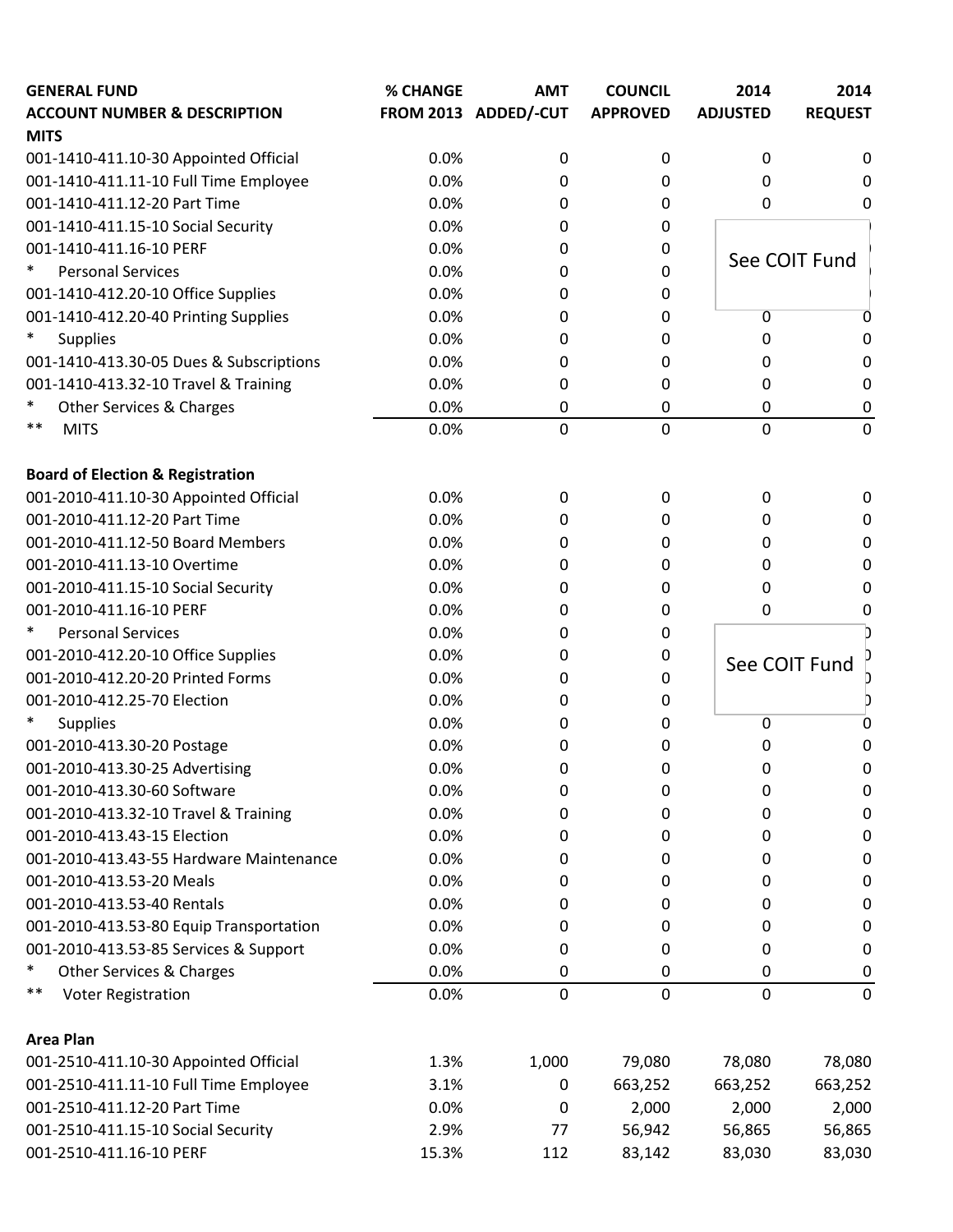| <b>GENERAL FUND</b>                          | % CHANGE | <b>AMT</b>           | <b>COUNCIL</b>  | 2014            | 2014           |
|----------------------------------------------|----------|----------------------|-----------------|-----------------|----------------|
| <b>ACCOUNT NUMBER &amp; DESCRIPTION</b>      |          | FROM 2013 ADDED/-CUT | <b>APPROVED</b> | <b>ADJUSTED</b> | <b>REQUEST</b> |
| $\ast$<br><b>Personal Services</b>           | 4.0%     | 1,189                | 884,416         | 883,227         | 883,227        |
| 001-2510-412.20-10 Office Supplies           | 0.0%     | 0                    | 4,000           | 4,000           | 4,000          |
| 001-2510-412.20-45 Computer                  | 0.0%     | 0                    | 1,000           | 1,000           | 1,000          |
| 001-2510-412.25-40 Signage                   | 0.0%     | 0                    | 2,000           | 2,000           | 2,000          |
| 001-2510-412.25-46 Equipment Repair/Mainten. | 0.0%     | 0                    | 1,100           | 1,100           | 1,100          |
| $\ast$<br><b>Supplies</b>                    | 0.0%     | 0                    | 8,100           | 8,100           | 8,100          |
| 001-2510-413.30-05 Dues & Subscriptions      | 0.0%     | 0                    | 4,750           | 4,750           | 4,750          |
| 001-2510-413.30-25 Advertising               | 0.0%     | 0                    | 750             | 750             | 750            |
| 001-2510-413.30-30 Blueprinting/Photo        | 0.0%     | 0                    | 1,500           | 1,500           | 1,500          |
| 001-2510-413.32-10 Travel & Training         | 0.0%     | 0                    | 8,000           | 8,000           | 8,000          |
| 001-2510-413.35-10 Building Lease            | 0.0%     | 0                    | 50              | 50              | 50             |
| 001-2510-413.43-20 Legal Services            | 0.0%     | 0                    | 30,000          | 30,000          | 30,000         |
| $\ast$<br>Other Services & Charges           | 0.0%     | 0                    | 45,050          | 45,050          | 45,050         |
| $***$<br>Area Plan                           | 3.7%     | 1,189                | 937,566         | 936,377         | 936,377        |
| <b>Building Commission</b>                   |          |                      |                 |                 |                |
| 001-2610-411.10-30 Appointed Official        | 1.8%     | 0                    | 56,164          | 56,164          | 56,164         |
| 001-2610-411.11-10 Full Time Employee        | 3.9%     | 0                    | 207,075         | 207,075         | 207,075        |
| 001-2610-411.15-10 Social Security           | 3.4%     | 0                    | 20,138          | 20,138          | 20,138         |
| 001-2610-411.16-10 PERF                      | 15.8%    | 0                    | 29,483          | 29,483          | 29,483         |
| $\ast$<br><b>Personal Services</b>           | 4.5%     | 0                    | 312,860         | 312,860         | 312,860        |
| 001-2610-412.20-10 Office Supplies           | 0.0%     | 0                    | 3,000           | 3,000           | 3,000          |
| $\ast$<br><b>Supplies</b>                    | 0.0%     | 0                    | 3,000           | 3,000           | 3,000          |
| 001-2610-413.30-05 Dues & Subscriptions      | 0.0%     | 0                    | 1,500           | 1,500           | 1,500          |
| 001-2610-413.30-10 Mileage Reimbursement     | 10.0%    | 0                    | 22,000          | 22,000          | 22,000         |
| 001-2610-413.30-30 Blueprinting/Photo        | 0.0%     | 0                    | 500             | 500             | 500            |
| 001-2610-413.32-10 Travel & Training         | 0.0%     | 0                    | 1,000           | 1,000           | 1,000          |
| 001-2610-413.37-30 Cellular Telephone        | 0.0%     | 0                    | 1,500           | 1,500           | 1,500          |
| $\ast$<br>Other Services & Charges           | 8.2%     | 0                    | 26,500          | 26,500          | 26,500         |
| $***$<br><b>Building Permits</b>             | 4.7%     | 0                    | 342,360         | 342,360         | 342,360        |
| <b>Veteran Services</b>                      |          |                      |                 |                 |                |
| 001-2810-411.10-30 Appointed Official        | 0.0%     | 0                    | 0               | 0               | 0              |
| 001-2810-411.11-10 Full Time Employee        | 0.0%     | 0                    | 0               | 0               | 0              |
| 001-2810-411.15-10 Social Security           | 0.0%     | 0                    | 0               | 0               | 0              |
| 001-2810-411.16-10 PERF                      | 0.0%     | 0                    | 0               | 0               | 0              |
| <b>Personal Services</b><br>$\ast$           | 0.0%     | 0                    | 0               |                 |                |
| 001-2810-412.20-10 Office Supplies           | 0.0%     | 0                    | 0               |                 | See COIT Fund  |
| 001-2810-412.25-45 Flags                     | 0.0%     | 0                    | 0               |                 |                |
| $\ast$<br><b>Supplies</b>                    | 0.0%     | 0                    | 0               |                 |                |
| 001-2810-413.32-10 Travel & Training         | 0.0%     | 0                    | 0               | 0               | 0              |
| 001-2810-413.43-90 Contracts Misc.           | 0.0%     | 0                    | 0               | 0               | 0              |
| 001-2810-413.56-45 Burial Allowance          | 0.0%     | 0                    | 0               | 0               | 0              |
| $\ast$<br>Other Services & Charges           | 0.0%     | 0                    | 0               | 0               | 0              |
| $***$<br><b>Veteran Services</b>             | 0.0%     | 0                    | $\mathbf 0$     | $\mathbf 0$     | $\mathbf 0$    |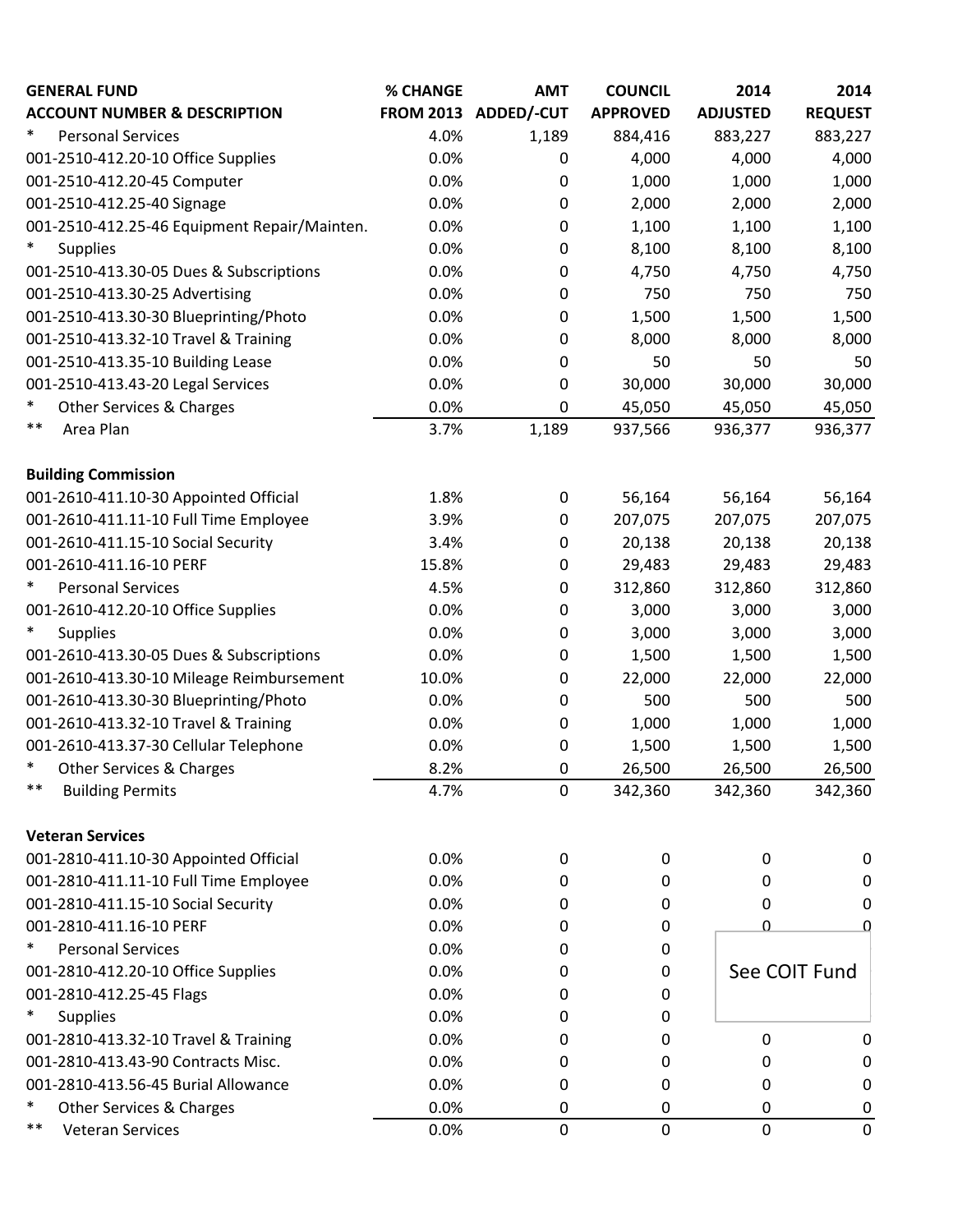| <b>GENERAL FUND</b>                          | % CHANGE | <b>AMT</b>           | <b>COUNCIL</b>  | 2014            | 2014           |
|----------------------------------------------|----------|----------------------|-----------------|-----------------|----------------|
| <b>ACCOUNT NUMBER &amp; DESCRIPTION</b>      |          | FROM 2013 ADDED/-CUT | <b>APPROVED</b> | <b>ADJUSTED</b> | <b>REQUEST</b> |
| <b>Weights &amp; Measures</b>                |          |                      |                 |                 |                |
| 001-2910-411.10-30 Appointed Official        | 0.0%     | $\boldsymbol{0}$     | 0               | 0               | 0              |
| 001-2910-411.15-10 Social Security           | 0.0%     | 0                    | 0               | $\Omega$        | 0              |
| 001-2910-411.16-10 PERF                      | 0.0%     | 0                    | 0               | $\Omega$        | 0              |
| $\ast$<br><b>Personal Services</b>           | 0.0%     | 0                    | $\pmb{0}$       |                 |                |
| 001-2910-412.20-10 Office Supplies           | 0.0%     | 0                    | 0               |                 |                |
| $\ast$<br><b>Supplies</b>                    | 0.0%     | 0                    | 0               |                 | See COIT Fund  |
| 001-2910-413.30-05 Dues & Subscriptions      | 0.0%     | 0                    | 0               |                 |                |
| 001-2910-413.32-10 Travel & Training         | 0.0%     | 0                    | 0               | $\mathbf 0$     | 0              |
| 001-2910-413.36-10 Maintenance & Repair      | 0.0%     | 0                    | 0               | 0               | 0              |
| 001-2910-413.62-90 Equipment Misc.           | 0.0%     | 0                    | 0               | $\Omega$        | 0              |
| *<br><b>Other Services &amp; Charges</b>     | 0.0%     | 0                    | 0               | $\mathbf 0$     | 0              |
| $***$<br><b>Weights &amp; Measurements</b>   | 0.0%     | 0                    | 0               | $\mathbf 0$     | $\mathbf 0$    |
| Villa                                        |          |                      |                 |                 |                |
| 001-3510-411.10-30 Appointed Official        | 1.6%     | $\mathbf 0$          | 62,240          | 62,240          | 62,240         |
| 001-3510-411.11-10 Full Time Employee        | 7.2%     | 25,652               | 683,892         | 658,240         | 658,240        |
| 001-3510-411.12-20 Part Time                 | 0.0%     | 0                    | 35,000          | 35,000          | 35,000         |
| 001-3510-411.13-10 Overtime                  | 0.0%     | 0                    | 8,500           | 8,500           | 8,500          |
| 001-3510-411.15-10 Social Security           | 6.3%     | 1,962                | 60,407          | 58,445          | 58,445         |
| 001-3510-411.16-10 PERF                      | 19.4%    | 2,873                | 84,519          | 81,646          | 81,646         |
| $\ast$<br><b>Personal Services</b>           | 7.3%     | 30,487               | 934,558         | 904,071         | 904,071        |
| 001-3510-412.20-10 Office Supplies           | 0.0%     | 0                    | 900             | 900             | 900            |
| 001-3510-412.20-60 Operating                 | 0.0%     | 0                    | 42,000          | 42,000          | 42,000         |
| 001-3510-412.25-05 Food                      | 0.0%     | 0                    | 114,000         | 114,000         | 114,000        |
| 001-3510-412.25-15 Recreation & Crafts       | 0.0%     | 0                    | 600             | 600             | 600            |
| 001-3510-412.25-20 Farm                      | 59.7%    | 0                    | 7,664           | 7,664           | 7,664          |
| $\ast$<br><b>Supplies</b>                    | 1.8%     | 0                    | 165,164         | 165,164         | 165,164        |
| 001-3510-413.25-25 Medical                   | 0.0%     | 0                    | 12,000          | 12,000          | 12,000         |
| 001-3510-413.30-10 Mileage Reimbursement     | 0.0%     | 0                    | 600             | 600             | 600            |
| 001-3510-413.32-20 Training/Certifications   | 0.0%     | 0                    | 300             | 300             | 300            |
| 001-3510-413.35-05 Structures                | 0.0%     | 0                    | 0               | 0               | 0              |
| 001-3510-413.35-20 Maintenance & Repair      | 0.0%     | 0                    | 7,500           | 7,500           | 7,500          |
| 001-3510-413.36-10 Maintenance & Repair      | 0.0%     | 0                    | 10,000          | 10,000          | 10,000         |
| 001-3510-413.37-10 Electric                  | 0.0%     | 0                    | 40,000          | 40,000          | 40,000         |
| 001-3510-413.37-20 Telephone                 | 0.0%     | 0                    | 150             | 150             | 150            |
| 001-3510-413.37-40 Water & Sewage            | 0.0%     | 0                    | 30,000          | 30,000          | 30,000         |
| 001-3510-413.37-50 Heating Fuel              | 0.0%     | 0                    | 33,000          | 33,000          | 33,000         |
| 001-3510-413.40-05 Maintenance               | $-15.7%$ | 0                    | 7,000           | 7,000           | 7,000          |
| 001-3510-413.42-10 Other Professional Servic | 0.0%     | 0                    | 12,000          | 12,000          | 12,000         |
| 001-3510-413.42-15 Legal Notices             | 0.0%     | 0                    | 100             | 100             | 100            |
| 001-3510-413.43-90 Contracts Misc.           | 20.0%    | 0                    | 6,000           | 6,000           | 6,000          |
| 001-3510-413.56-70 Furniture Repair          | 0.0%     | 0                    | 1,000           | 1,000           | 1,000          |
| $\ast$<br>Other Services & Charges           | $-0.2%$  | 0                    | 159,650         | 159,650         | 159,650        |
| $***$<br>Villa                               | 5.6%     | 30,487               | 1,259,372       | 1,228,885       | 1,228,885      |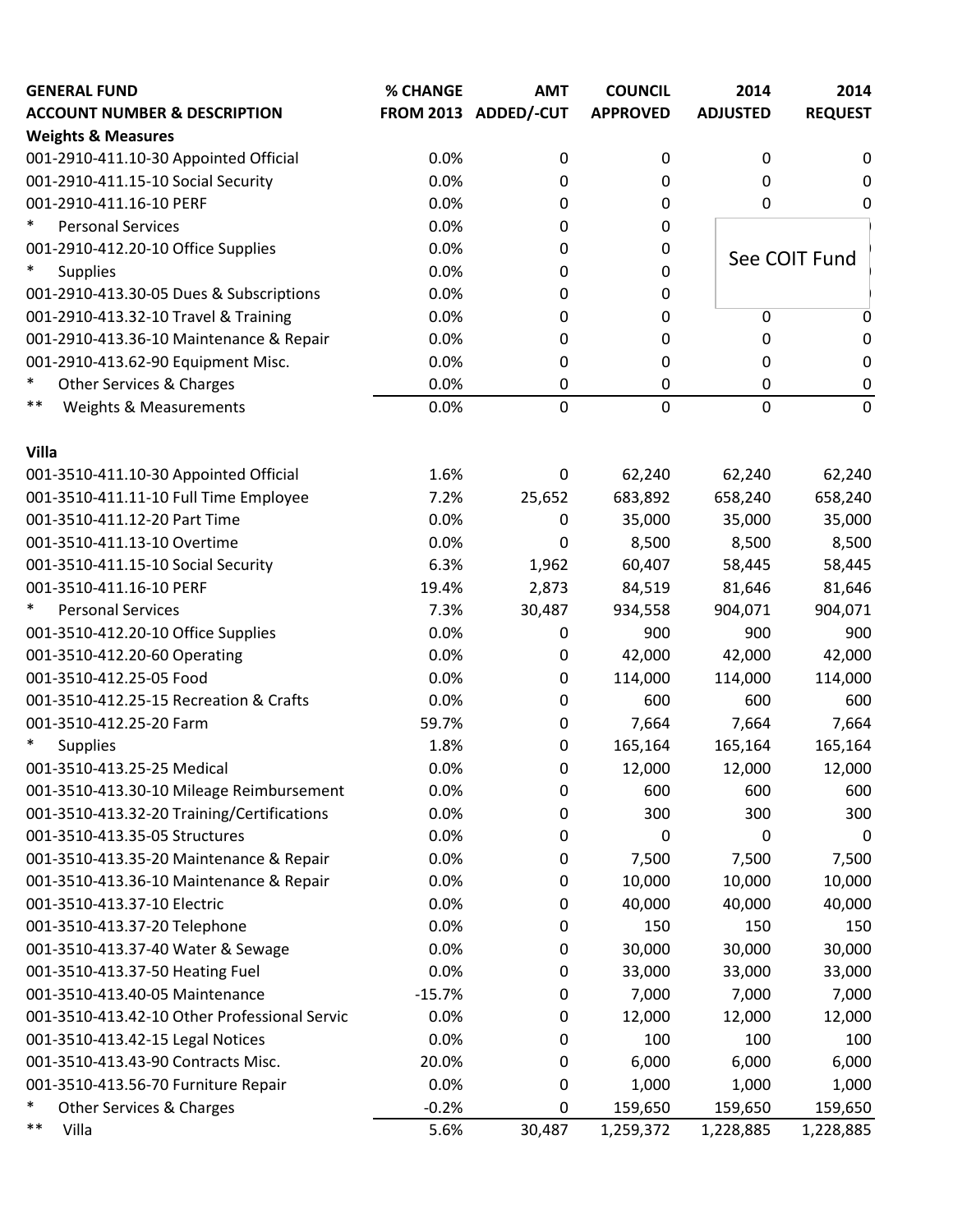| <b>GENERAL FUND</b>                                           | <b>% CHANGE</b> | <b>AMT</b>           | <b>COUNCIL</b>  | 2014            | 2014           |
|---------------------------------------------------------------|-----------------|----------------------|-----------------|-----------------|----------------|
| <b>ACCOUNT NUMBER &amp; DESCRIPTION</b>                       |                 | FROM 2013 ADDED/-CUT | <b>APPROVED</b> | <b>ADJUSTED</b> | <b>REQUEST</b> |
| <b>Cary Home</b>                                              |                 |                      |                 |                 |                |
| 001-3610-411.10-30 Appointed Official                         | 1.3%            | 1,000                | 79,111          | 78,111          | 78,111         |
| 001-3610-411.11-10 Full Time Employee                         | $-2.4%$         | 0                    | 880,877         | 880,877         | 880,877        |
| 001-3610-411.12-10 Part Time - Regular                        | 124.3%          | $-400$               | 46,818          | 47,218          | 47,218         |
| 001-3610-411.12-20 Part Time                                  | 22.2%           | $-30,000$            | 110,000         | 140,000         | 140,000        |
| 001-3610-411.13-10 Overtime                                   | 11.1%           | 0                    | 40,000          | 40,000          | 40,000         |
| 001-3610-411.15-10 Social Security                            | 2.6%            | $-2,249$             | 88,496          | 90,745          | 90,745         |
| 001-3610-411.16-10 PERF                                       | 10.2%           | 112                  | 111,999         | 111,887         | 111,887        |
| $\ast$<br><b>Personal Services</b>                            | 3.2%            | $-31,537$            | 1,357,301       | 1,388,838       | 1,388,838      |
| 001-3610-412.20-10 Office Supplies                            | 0.0%            | 0                    | 6,500           | 6,500           | 6,500          |
| 001-3610-412.20-60 Operating                                  | 0.0%            | 0                    | $\pmb{0}$       | 0               | 0              |
| 001-3610-412.22-10 Maintenance                                | 73.3%           | 0                    | 13,000          | 13,000          | 13,000         |
| 001-3610-412.23-10 Cleaning Supplies                          | 0.0%            | 0                    | 5,500           | 5,500           | 5,500          |
| 001-3610-412.25-05 Food                                       | $-16.7%$        | $-10,000$            | 50,000          | 60,000          | 60,000         |
| 001-3610-412.25-10 Uniforms & Clothing                        | 0.0%            | 0                    | 0               | 0               | 0              |
| 001-3610-412.25-25 Medical                                    | 8.3%            | 0                    | 6,500           | 6,500           | 6,500          |
| $\ast$<br><b>Supplies</b>                                     | $-4.7%$         | $-10,000$            | 81,500          | 91,500          | 91,500         |
| 001-3610-413.30-05 Dues & Subscriptions                       | 0.0%            | 0                    | 3,000           | 3,000           | 3,000          |
| 001-3610-413.32-10 Travel & Training                          | 0.0%            | 0                    | 3,000           | 3,000           | 3,000          |
| 001-3610-413.35-20 Bldgs/Maintenance & Repair                 | 11.1%           | 0                    | 10,000          | 10,000          | 10,000         |
| 001-3610-413.36-10 Maintenance & Repair                       | 16.7%           | 0                    | 7,000           | 7,000           | 7,000          |
| 001-3610-413.37-90 Utilities Misc.                            | 0.0%            | 0                    | 50,000          | 50,000          | 50,000         |
| 001-3610-413.42-10 Other Professional Servic                  | 0.0%            | 0                    | 99,000          | 99,000          | 99,000         |
| *<br>Other Services & Charges                                 | 1.2%            | 0                    | 172,000         | 172,000         | 172,000        |
| $***$<br>Cary Home                                            | 2.5%            | $-41,537$            | 1,610,801       | 1,652,338       | 1,652,338      |
| <b>Juvenile Alternatives</b>                                  |                 |                      |                 |                 |                |
| 001-3710-411.11-10 Full Time Employee                         | 21.4%           | 300                  | 46,533          | 46,233          | 46,233         |
| 001-3710-411.12-20 Part Time                                  | $-33.5%$        | 0                    | 25,000          | 25,000          | 25,000         |
| 001-3710-411.15-10 Social Security                            | $-5.8%$         | 23                   | 5,473           | 5,450           | 5,450          |
| 001-3710-411.16-10 PERF                                       | 36.0%           | 33                   | 5,212           | 5,179           | 5,179          |
| *<br><b>Personal Services</b>                                 | $-3.9%$         | 356                  | 82,218          | 81,862          | 81,862         |
| 001-3710-412.20-10 Office Supplies                            | 0.0%            | 0                    | 500             | 500             | 500            |
| 001-3710-412.25-05 Food                                       | 0.0%            | 0                    | 0               | 0               | 0              |
| $\ast$<br><b>Supplies</b>                                     | 0.0%            | 0                    | 500             | 500             | 500            |
| 001-3710-423.32-10 Travel & Training                          | 0.0%            | 0                    | 500             | 500             | 500            |
| *<br>Other Services & Charges                                 | 0.0%            | 0                    | 500             | 500             | 500            |
| **<br>Juvenile Alternatives                                   | $-3.9%$         | 356                  | 83,218          | 82,862          | 82,862         |
| <b>Parks &amp; Recreation</b>                                 |                 |                      |                 |                 |                |
| 001-4310-461.10-30 Appointed Official                         | 1.6%            | 0                    | 62,240          | 62,240          | 62,240         |
| 001-4310-461.11-10 Full Time Employee                         | 2.8%            | 0                    | 445,298         | 445,298         | 445,298        |
| 001-4310-461.12-20 Part Time                                  | 0.0%            | $-1,000$             | 39,000          | 40,000          | 40,000         |
| 001-4310-461.13-10 Overtime                                   | 0.0%            |                      | $\mathbf 0$     | 0               |                |
|                                                               |                 | 0<br>$-76$           |                 |                 | 0              |
| 001-4310-461.15-10 Social Security<br>001-4310-461.16-10 PERF | 2.4%            |                      | 41,811          | 41,887          | 41,887         |
|                                                               | 14.9%           | 0                    | 56,845          | 56,845          | 56,845         |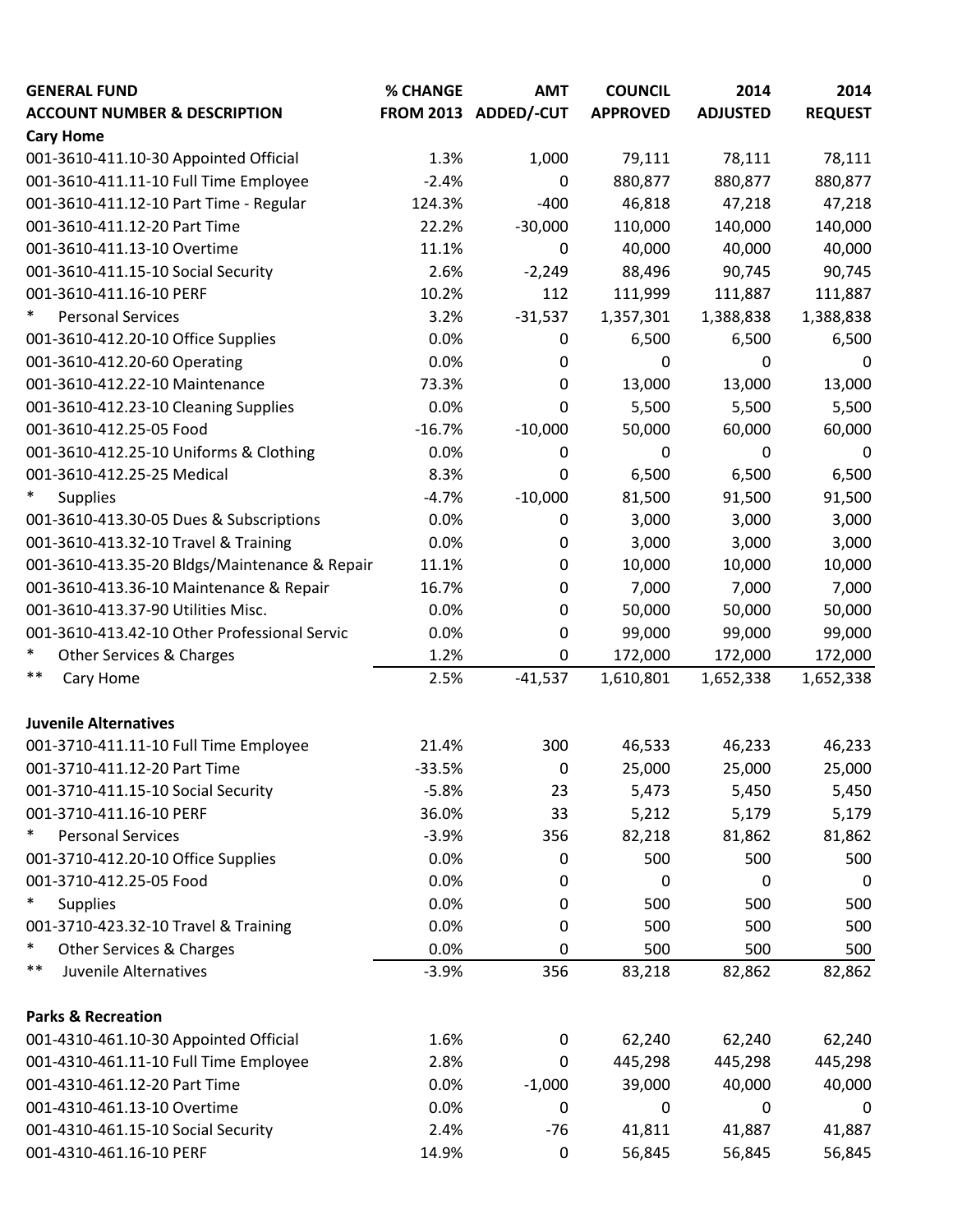| <b>GENERAL FUND</b>                         | % CHANGE | <b>AMT</b>           | <b>COUNCIL</b>  | 2014                    | 2014           |
|---------------------------------------------|----------|----------------------|-----------------|-------------------------|----------------|
| <b>ACCOUNT NUMBER &amp; DESCRIPTION</b>     |          | FROM 2013 ADDED/-CUT | <b>APPROVED</b> | <b>ADJUSTED</b>         | <b>REQUEST</b> |
| 001-4310-461.17-50 Workers Compensation     | 15.7%    | 0                    | 15,500          | 15,500                  | 15,500         |
| $\ast$<br><b>Personal Services</b>          | 3.7%     | $-1,076$             | 660,694         | 661,770                 | 661,770        |
| 001-4310-462.20-10 Office Supplies          | 0.0%     | 0                    | 2,750           | 2,750                   | 2,750          |
| 001-4310-462.22-20 Gas & Oil                | 0.0%     | 0                    | 30,000          | 30,000                  | 30,000         |
| 001-4310-462.23-10 Cleaning Supplies        | 0.0%     | 0                    | 0               | 0                       | 0              |
| 001-4310-462.23-30 Grounds Maintenance      | 0.0%     | 0                    | 4,500           | 4,500                   | 4,500          |
| 001-4310-462.23-40 Parts                    | 0.0%     | $-1,000$             | 11,000          | 12,000                  | 12,000         |
| 001-4310-462.25-10 Uniforms & Clothing      | 0.0%     | 0                    | 250             | 250                     | 250            |
| $\ast$<br><b>Supplies</b>                   | 0.0%     | $-1,000$             | 48,500          | 49,500                  | 49,500         |
| 001-4310-463.30-05 Dues & Subscriptions     | 0.0%     | 0                    | 150             | 150                     | 150            |
| 001-4310-463.30-20 Postage                  | 16.7%    | 0                    | 350             | 350                     | 350            |
| 001-4310-463.30-25 Advertising              | 0.0%     | 0                    | 0               | 0                       | $\Omega$       |
| 001-4310-463.32-10 Travel & Training        | 0.0%     | 0                    | 1,000           | 1,000                   | 1,000          |
| 001-4310-463.35-20 Repair & Maintenance     | 0.0%     | 0                    | 0               | 0                       | $\mathbf 0$    |
| 001-4310-463.36-10 Maintenance & Repair     | 0.0%     | 0                    | 109,000         | 109,000                 | 109,000        |
| 001-4310-463.37-90 Utilities Misc.          | 0.0%     | 0                    | 109,000         | 109,000                 | 109,000        |
| 001-4310-463.38-10 Building                 | 3.5%     | 0                    | 29,500          | 29,500                  | 29,500         |
| 001-4310-463.42-10 Professional Services    | 0.0%     | $-1,000$             | 10,000          | 11,000                  | 11,000         |
| 001-4310-463.42-25 Board Members            | 0.0%     | 0                    | 2,100           | 2,100                   | 2,100          |
| 001-4310-463.42-55 Recording Fees           | 0.0%     | 0                    | 100             | 100                     | 100            |
| 001-4310-463.42-60 Property/Drainage Tax    | 0.0%     | 0                    | 100             | 100                     | 100            |
| $\ast$<br>Other Services & Charges          | 0.4%     | $-1,000$             | 261,300         | 262,300                 | 262,300        |
| $***$<br>Parks & Recreation                 | 2.6%     | $-3,076$             | 970,494         | 973,570                 | 973,570        |
| <b>County Extension</b>                     |          |                      |                 |                         |                |
| 001-4410-411.11-10 Full Time Employee       | 0.0%     | 0                    | $\pmb{0}$       | $\mathbf 0$             | $\mathbf 0$    |
| 001-4410-411.12-20 Part Time                | 0.0%     | 0                    | 0               | 0                       | 0              |
| 001-4410-411.13-10 Overtime                 | 0.0%     | 0                    | 0               | 0                       | $\mathbf 0$    |
| 001-4410-411.15-10 Social Security          | 0.0%     | 0                    | 0               | 0                       | 0              |
| 001-4410-411.16-10 PERF                     | 0.0%     | 0                    | 0               | 0                       | 0              |
| $\ast$<br><b>Personal Services</b>          | 0.0%     | 0                    | 0               | 0                       | 0              |
| 001-4410-412.20-10 Office Supplies          | 0.0%     | 0                    | 0               | 0                       | O              |
| 001-4410-412.23-10 Cleaning Supplies        | 0.0%     | 0                    | 0               | 0                       |                |
| 001-4410-412.23-30 Grounds                  | 0.0%     | 0                    | 0               | 0                       |                |
| $\ast$<br><b>Supplies</b>                   | 0.0%     | 0                    | 0               |                         |                |
| 001-4410-413.30-05 Dues & Subscriptions     | 0.0%     | 0                    | 0               |                         |                |
| 001-4410-413.30-10 Mileage Reimbursement    | 0.0%     | 0                    | 0               |                         | See COIT Fund  |
| 001-4410-413.30-20 Postage                  | 0.0%     | 0                    | 0               |                         |                |
| 001-4410-413.30-65 Computer Lease           | 0.0%     | 0                    | 0               | $\overline{\mathtt{U}}$ |                |
| 001-4410-413.32-10 Travel & Training        | 0.0%     | 0                    | 0               | 0                       |                |
| 001-4410-413.35-20 Maintenance & Repair     | 0.0%     | 0                    | 0               | 0                       | O              |
| 001-4410-413.36-40 Office Equipment & Parts | 0.0%     | 0                    | 0               | 0                       | 0              |
| 001-4410-413.37-20 Telephone                | 0.0%     | 0                    | 0               | 0                       | 0              |
| 001-4410-413.37-90 Utilities Misc.          | 0.0%     | 0                    | 0               | 0                       | 0              |
| 001-4410-413.43-10 Contractual Services     | 0.0%     | 0                    | 0               | 0                       | 0              |
| 001-4410-413.43-40 Snow Removal             | 0.0%     | 0                    | 0               | 0                       | 0              |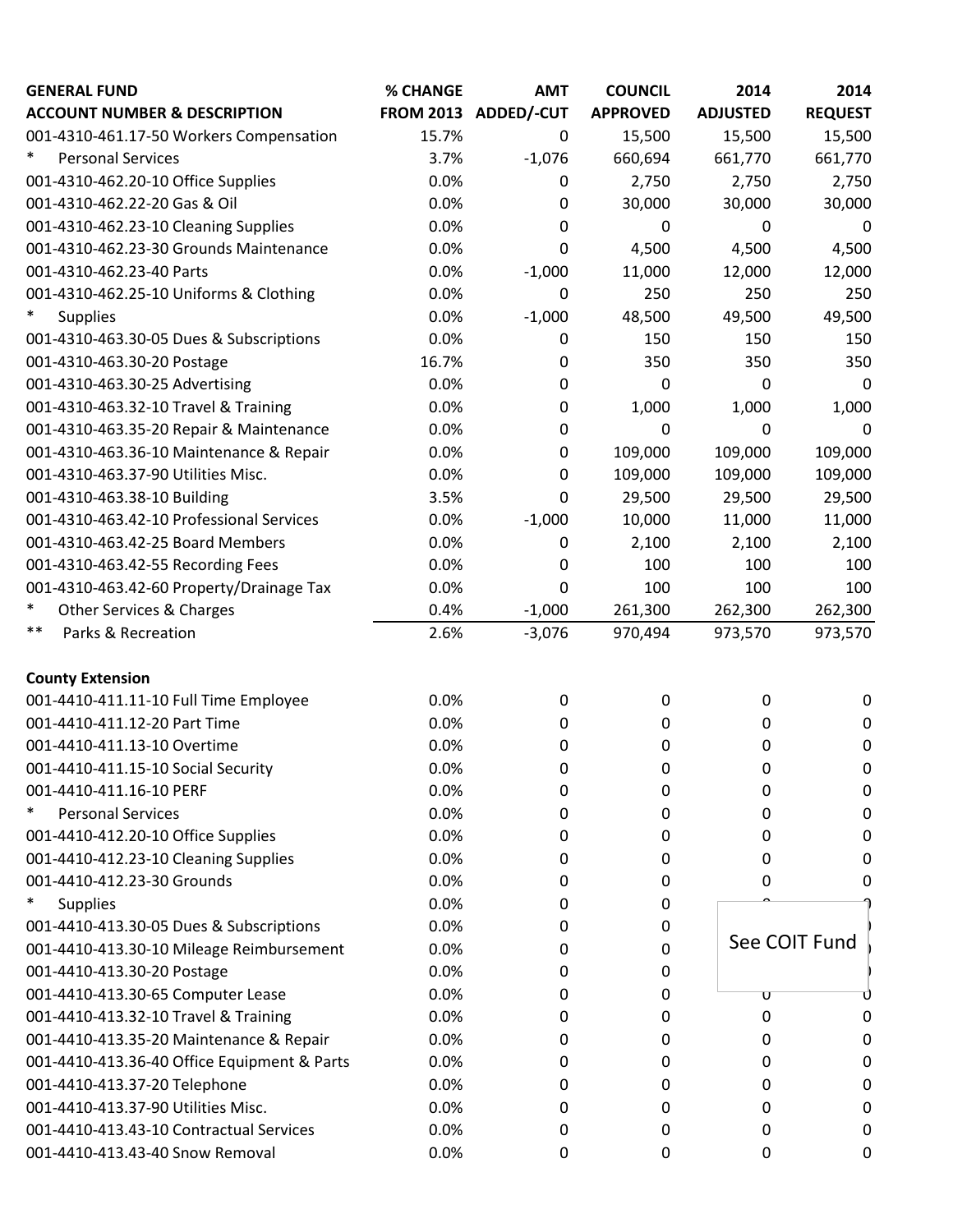| <b>GENERAL FUND</b>                           | % CHANGE         | <b>AMT</b>       | <b>COUNCIL</b>  | 2014            | 2014             |
|-----------------------------------------------|------------------|------------------|-----------------|-----------------|------------------|
| <b>ACCOUNT NUMBER &amp; DESCRIPTION</b>       | <b>FROM 2013</b> | ADDED/-CUT       | <b>APPROVED</b> | <b>ADJUSTED</b> | <b>REQUEST</b>   |
| 001-4410-413.43-45 Cleaning                   | 0.0%             | 0                | 0               | 0               | 0                |
| 001-4410-413.43-60 Contracts-Educator         | 0.0%             | 0                | 0               | 0               | 0                |
| $\ast$<br><b>Other Services &amp; Charges</b> | 0.0%             | 0                | 0               | 0               | $\boldsymbol{0}$ |
| $***$<br><b>County Extension</b>              | 0.0%             | $\mathbf 0$      | 0               | $\mathbf{0}$    | $\mathbf 0$      |
| <b>Fairgrounds</b>                            |                  |                  |                 |                 |                  |
| 001-4510-411.10-30 Appointed Official         | 3.0%             | $\mathbf 0$      | 34,608          | 34,608          | 34,608           |
| 001-4510-411.11-10 Full Time Employee         | 100.0%           | 0                | 31,443          | 31,443          | 31,443           |
| 001-4510-411.12-10 Part Time - Regular        | $-100.0%$        | 0                | 0               | 0               | 0                |
| 001-4510-411.13-10 Overtime                   | 666.7%           | 4,000            | 4600            | 600             | 600              |
| 001-4510-411.15-10 Social Security            | 18.9%            | 306              | 5,405           | 5,099           | 5,099            |
| 001-4510-411.16-10 PERF                       | 131.3%           | 448              | 7,913           | 7,465           | 7,465            |
| $\ast$<br><b>Personal Services</b>            | 24.6%            | 4,754            | 83,969          | 79,215          | 79,215           |
| 001-4510-412.20-10 Office Supplies            | 0.0%             | $\mathbf 0$      | 500             | 500             | 500              |
| 001-4510-412.22-10 Maintenance                | 16.7%            | 0                | 7,000           | 7,000           | 7,000            |
| 001-4510-412.23-10 Cleaning Supplies          | 0.0%             | $\boldsymbol{0}$ | 6,000           | 6,000           | 6,000            |
| 001-4510-412.23-30 Grounds                    | 33.3%            | 0                | 8,000           | 8,000           | 8,000            |
| 001-4510-412.23-90 Office Misc.               | 0.0%             | 0                | 2,000           | 2,000           | 2,000            |
| $\ast$<br><b>Supplies</b>                     | 14.6%            | $\boldsymbol{0}$ | 23,500          | 23,500          | 23,500           |
| 001-4510-413.30-70 Machinery Repair           | 0.0%             | 0                | 5,000           | 5,000           | 5,000            |
| 001-4510-413.32-10 Travel & Training          | $-20.0%$         | $\Omega$         | 600             | 600             | 600              |
| 001-4510-413.35-20 Maintenance & Repair       | $-11.1%$         | $-4,000$         | 32,000          | 36,000          | 36,000           |
| 001-4510-413.37-70 Dumpster                   | $-28.6%$         | 0                | 2,500           | 2,500           | 2,500            |
| 001-4510-413.37-90 Utilities Misc.            | 13.3%            | $-10,000$        | 68,000          | 78,000          | 78,000           |
| $\ast$<br>Other Services & Charges            | 2.7%             | $-14,000$        | 108,100         | 122,100         | 122,100          |
| $***$<br>Fairgrounds                          | 11.6%            | $-9,246$         | 215,569         | 224,815         | 224,815          |
| Coroner                                       |                  |                  |                 |                 |                  |
| 001-5010-411.10-10 Elected Official           | 3.6%             | 0                | 28,425          | 28,425          | 28,425           |
| 001-5010-411.11-10 Full Time Employee         | 4.9%             | 0                | 32,479          | 32,479          | 32,479           |
| 001-5010-411.12-20 Part Time                  | 0.0%             | $\boldsymbol{0}$ | 10,000          | 10,000          | 10,000           |
| 001-5010-411.12-90 Part Time - Misc           | 0.0%             | 0                | 3,000           | 3,000           | 3,000            |
| 001-5010-411.15-10 Social Security            | 3.5%             | 0                | 5,654           | 5,654           | 5,654            |
| 001-5010-411.16-10 PERF                       | 16.9%            | 0                | 6,822           | 6,822           | 6,822            |
| $\ast$<br><b>Personal Services</b>            | 4.5%             | $\boldsymbol{0}$ | 86,380          | 86,380          | 86,380           |
| 001-5010-412.20-10 Office Supplies            | 250.0%           | 0                | 3,500           | 3,500           | 3,500            |
| 001-5010-412.25-25 Medical                    | 33.3%            | 0                | 16,000          | 16,000          | 16,000           |
| $\ast$<br><b>Supplies</b>                     | 50.0%            | 0                | 19,500          | 19,500          | 19,500           |
| 001-5010-413.30-05 Dues & Subscriptions       | 100.0%           | 0                | 2,000           | 2,000           | 2,000            |
| 001-5010-413.32-10 Travel & Training          | 157.1%           | $\boldsymbol{0}$ | 18,000          | 18,000          | 18,000           |
| 001-5010-413.37-20 Telephone                  | 0.0%             | 0                | 500             | 500             | 500              |
| 001-5010-413.40-20 Supplies                   | 0.0%             | 0                | 100             | 100             | 100              |
| 001-5010-413.56-15 Medical Service            | 212.5%           | $-7,000$         | 25,000          | 32,000          | 32,000           |
| 001-5010-413.56-20 Autopsies                  | 33.3%            | $-15,000$        | 100,000         | 115,000         | 115,000          |
| 001-5010-413.56-25 Body Transfer Services     | 5.7%             | $-10,000$        | 37,000          | 47,000          | 47,000           |
| $\ast$<br>Other Services & Charges            | 44.2%            | $-32,000$        | 182,600         | 214,600         | 214,600          |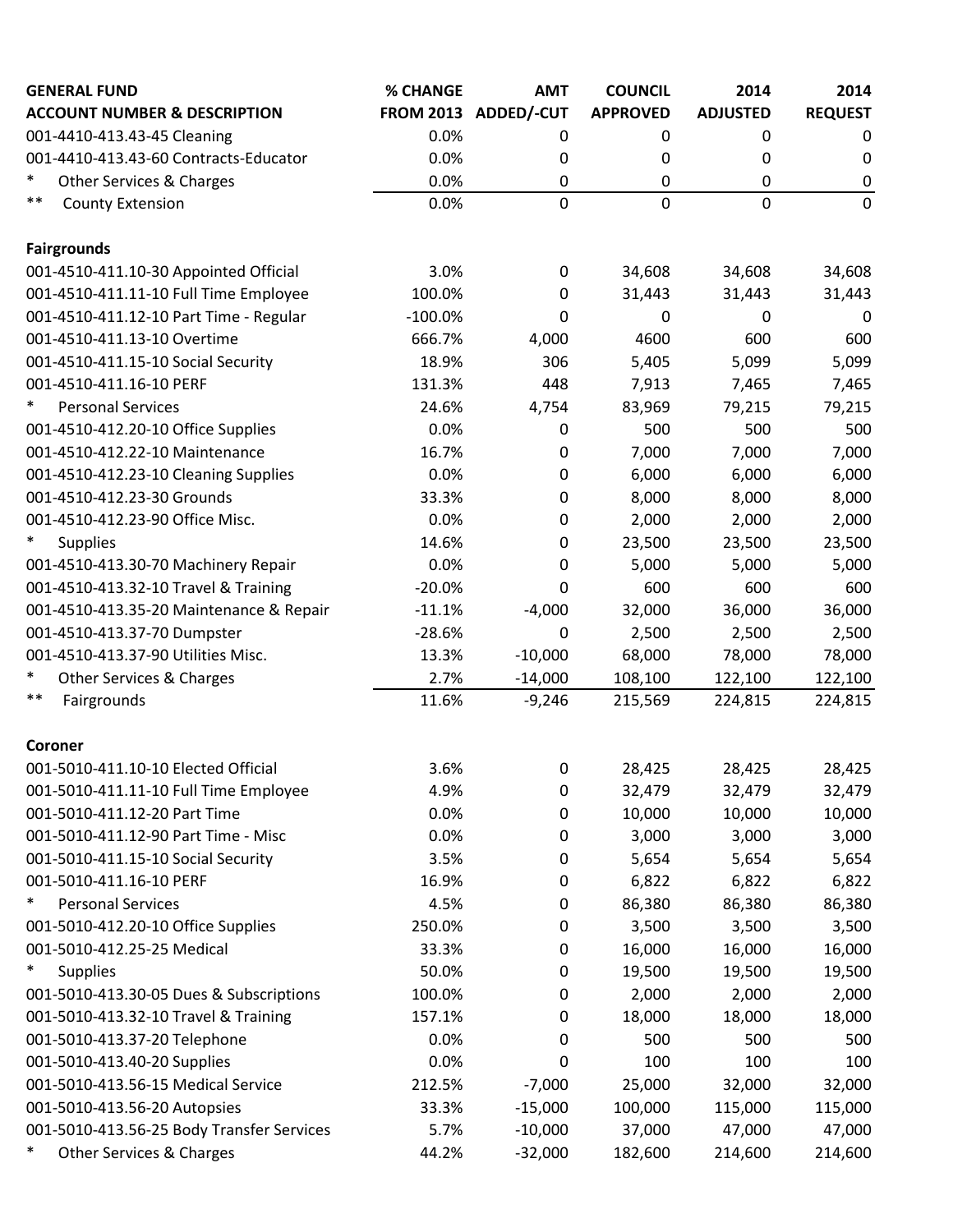| <b>GENERAL FUND</b>                          | % CHANGE | <b>AMT</b>           | <b>COUNCIL</b>   | 2014            | 2014           |
|----------------------------------------------|----------|----------------------|------------------|-----------------|----------------|
| <b>ACCOUNT NUMBER &amp; DESCRIPTION</b>      |          | FROM 2013 ADDED/-CUT | <b>APPROVED</b>  | <b>ADJUSTED</b> | <b>REQUEST</b> |
| $***$<br>Coroner                             | 29.8%    | $-32,000$            | 288,480          | 320,480         | 320,480        |
| <b>Emergency Management</b>                  |          |                      |                  |                 |                |
| 001-5210-421.10-30 Appointed Official        | 1.8%     | $\mathbf 0$          | 56,164           | 56,164          | 56,164         |
| 001-5210-421.11-10 Full Time Employee        | 3.5%     | $\pmb{0}$            | 105,032          | 105,032         | 105,032        |
| 001-5210-421.13-10 Overtime                  | 0.0%     | $\mathbf 0$          | 2,000            | 2,000           | 2,000          |
| 001-5210-421.15-10 Social Security           | 2.9%     | $\mathbf 0$          | 12,485           | 12,485          | 12,485         |
| 001-5210-421.16-10 PERF                      | 15.2%    | 0                    | 18,278           | 18,278          | 18,278         |
| $\ast$<br><b>Personal Services</b>           | 3.9%     | 0                    | 193,959          | 193,959         | 193,959        |
| 001-5210-422.20-10 Office Supplies           | $-77.8%$ | $-1,350$             | 1,000            | 2,350           | 2,350          |
| 001-5210-422.22-10 Maintenance               | 0.0%     | $\mathbf 0$          | 25,600           | 25,600          | 25,600         |
| 001-5210-422.25-10 Uniforms & Clothing       | 0.0%     | 0                    | 800              | 800             | 800            |
| $\ast$<br><b>Supplies</b>                    | $-11.3%$ | $-1,350$             | 27,400           | 28,750          | 28,750         |
| 001-5210-423.30-05 Dues & Subscriptions      | 0.0%     | 0                    | 5,500            | 5,500           | 5,500          |
| 001-5210-423.30-40 Physical Examinations     | 0.0%     | $\mathbf 0$          | 1,500            | 1,500           | 1,500          |
| 001-5210-423.32-10 Travel & Training         | 0.0%     | 0                    | 1,200            | 1,200           | 1,200          |
| 001-5210-423.36-10 Maintenance & Repair      | 0.0%     | 0                    | 3,000            | 3,000           | 3,000          |
| 001-5210-423.37-10 Electric                  | 0.0%     | 0                    | 4,700            | 4,700           | 4,700          |
| 001-5210-423.37-20 Telephone                 | 0.0%     | $\mathbf 0$          | 4,800            | 4,800           | 4,800          |
| $\ast$<br>Other Services & Charges           | 0.0%     | 0                    | 20,700           | 20,700          | 20,700         |
| $***$<br><b>Emergency Management</b>         | 1.6%     | $-1,350$             | 242,059          | 243,409         | 243,409        |
| <b>Sheriff</b>                               |          |                      |                  |                 |                |
| 001-5410-421.10-10 Elected Official          | $-1.0%$  | 1,000                | 107,676          | 106,676         | 106,676        |
| 001-5410-421.11-10 Full Time Employee        | 1.6%     | $-51,738$            | 3,872,225        | 3,923,963       | 3,923,963      |
| 001-5410-421.11-15 Sheriff Deputies          | 11.0%    | $-105,889$           | 2,598,434        | 2,704,323       | 2,704,323      |
| 001-5410-421.12-20 Part Time                 | 0.0%     | 0                    | 15,000           | 15,000          | 15,000         |
| 001-5410-421.12-50 Board Members             | 0.0%     | $\mathbf 0$          | 3,000            | 3,000           | 3,000          |
| 001-5410-421.13-10 Overtime                  | 0.0%     | 0                    | 200,000          | 200,000         | 200,000        |
| 001-5410-421.14-20 Additional Pay(Specialty) | 0.0%     | $\mathbf 0$          | 40,000           | 40,000          | 40,000         |
| 001-5410-421.15-10 Social Security           | 4.8%     | $-11,982$            | 522,751          | 534,733         | 534,732        |
| 001-5410-421.16-10 PERF                      | 6.9%     | $-5,794$             | 444,890          | 450,684         | 450,684        |
| 001-5410-421.16-20 Sheriff Retirement        | 31.2%    | $-91,287$            | 595,776          | 687,063         | 687,063        |
| $\ast$<br><b>Personal Services</b>           | 6.5%     | $-265,690$           | 8,399,752        | 8,665,442       | 8,665,441      |
| 001-5410-422.20-10 Office Supplies           | 0.0%     | $\mathbf 0$          | 13,000           | 13,000          | 13,000         |
| 001-5410-422.22-10 Maintenance               | 0.0%     | $-50,000$            | 120,000          | 170,000         | 170,000        |
| 001-5410-422.25-05 Food                      | $-20.0%$ | $-90,000$            | 360,000          | 450,000         | 450,000        |
| 001-5410-422.25-10 Uniforms & Clothing       | 0.0%     | $\mathbf 0$          | 21,000           | 21,000          | 21,000         |
| 001-5410-422.25-25 Medical                   | $-6.7%$  | $-10,000$            | 140,000          | 150,000         | 150,000        |
| 001-5410-422.25-30 Cleaning & Laundry        | 0.0%     | 0                    | 5,000            | 5,000           | 5,000          |
| 001-5410-422.25-80 Vehicle                   | 5.6%     | 0                    | 380,000          | 380,000         | 380,000        |
| $\ast$<br><b>Supplies</b>                    | $-7.1%$  | $-150,000$           | 1,039,000        | 1,189,000       | 1,189,000      |
| 001-5410-423.30-20 Postage                   | 0.0%     | 0                    | 2,000            | 2,000           | 2,000          |
| 001-5410-423.32-20 Training/Certificates     | 0.0%     | 0                    | 9,000            | 9,000           | 9,000          |
| 001-5410-423.35-20 Maintenance & Repair      | 0.0%     | 0                    | $\boldsymbol{0}$ | $\mathbf 0$     | 0              |
| 001-5410-423.37-20 Telephone                 | 100.0%   | 0                    | 20,000           | 20,000          | 20,000         |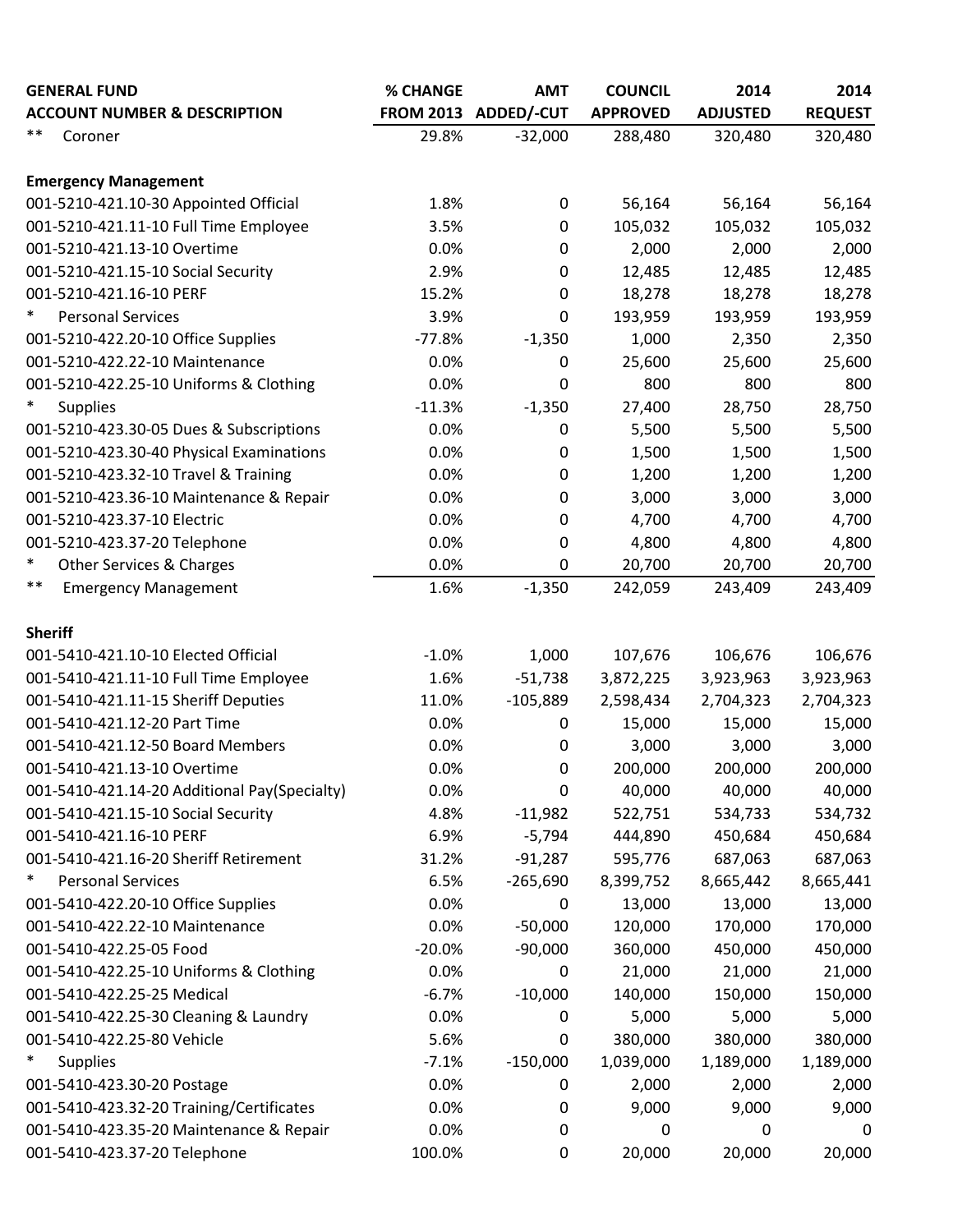| <b>GENERAL FUND</b>                           | % CHANGE         | <b>AMT</b>       | <b>COUNCIL</b>  | 2014            | 2014           |
|-----------------------------------------------|------------------|------------------|-----------------|-----------------|----------------|
| <b>ACCOUNT NUMBER &amp; DESCRIPTION</b>       | <b>FROM 2013</b> | ADDED/-CUT       | <b>APPROVED</b> | <b>ADJUSTED</b> | <b>REQUEST</b> |
| 001-5410-423.37-90 Utilities Misc.            | 0.0%             | 0                | 0               | 0               | 0              |
| 001-5410-423.42-10 Other Professional Servic  | $-100.0%$        | $-4,000$         | 0               | 4,000           | 4,000          |
| 001-5410-423.42-30 Institutional Care         | $-10.0%$         | $-10,000$        | 90,000          | 100,000         | 100,000        |
| 001-5410-423.46-30 Return of Fugitives        | $-27.8%$         | $\mathbf 0$      | 13,000          | 13,000          | 13,000         |
| $\ast$<br><b>Other Services &amp; Charges</b> | $-6.3%$          | $-14,000$        | 134,000         | 148,000         | 148,000        |
| Jail                                          |                  |                  |                 |                 |                |
| 001-5420-422.20-10 Office Supplies            | 0.0%             | 0                | 100,000         | 100,000         | 100,000        |
| 001-5420-422.25-10 Uniforms & Clothing        | 0.0%             | 0                | 8,000           | 8,000           | 8,000          |
| $\ast$<br><b>Supplies</b>                     | 0.0%             | 0                | 108,000         | 108,000         | 108,000        |
| 001-5420-423.37-90 Miscellaneous              | 0.0%             | 0                | 360,000         | 360,000         | 360,000        |
| $\ast$<br><b>Other Services &amp; Charges</b> | 0.0%             | 0                | 360,000         | 360,000         | 360,000        |
| $***$<br>Sheriff, including Jail              | 4.4%             | $-429,690$       | 10,040,752      | 10,470,442      | 10,470,441     |
| <b>Clerk</b>                                  |                  |                  |                 |                 |                |
| 001-5810-411.10-10 Elected Official           | 1.6%             | $\mathbf 0$      | 63,555          | 63,555          | 63,555         |
| 001-5810-411.10-20 Chief Deputy               | 2.1%             | 0                | 48,394          | 48,394          | 48,394         |
| 001-5810-411.11-10 Full Time Employee         | 3.0%             | $-35,026$        | 902,527         | 937,553         | 937,553        |
| 001-5810-411.12-20 Part Time                  | 6.7%             | $\mathbf 0$      | 48,000          | 48,000          | 48,000         |
| 001-5810-411.15-10 Social Security            | 3.0%             | $-2,679$         | 81,280          | 83,959          | 83,959         |
| 001-5810-411.16-10 PERF                       | 15.2%            | $-3,923$         | 113,622         | 117,545         | 117,544        |
| $\ast$<br><b>Personal Services</b>            | 4.0%             | $-41,628$        | 1,257,378       | 1,299,006       | 1,299,005      |
| 001-5810-412.20-10 Office Supplies            | 3.6%             | 0                | 20,200          | 20,200          | 20,200         |
| 001-5810-412.20-20 Printed Forms              | 0.0%             | 0                | 9,500           | 9,500           | 9,500          |
| $\ast$<br><b>Supplies</b>                     | 2.4%             | 0                | 29,700          | 29,700          | 29,700         |
| 001-5810-413.25-46 Equip Repair/Maintenance   | $-10.0%$         | 0                | 4,500           | 4,500           | 4,500          |
| 001-5810-413.30-05 Dues & Subscriptions       | 100.0%           | 0                | 900             | 900             | 900            |
| 001-5810-413.30-18 PO Box                     | 0.0%             | 0                | 175             | 175             | 175            |
| 001-5810-413.32-10 Travel & Training          | 14.3%            | 0                | 4,000           | 4,000           | 4,000          |
| 001-5810-413.42-10 Other Professional Servic  | 130.0%           | 0                | 1,150           | 1,150           | 1,150          |
| 001-5810-413.46-25 Translator                 | 0.0%             | 0                | 500             | 500             | 500            |
| $\ast$<br>Other Services & Charges            | 10.9%            | 0                | 11,225          | 11,225          | 11,225         |
| $***$<br>Clerk                                | 4.0%             | $-41,628$        | 1,298,303       | 1,339,931       | 1,339,930      |
| Prosecutor                                    |                  |                  |                 |                 |                |
| 001-5910-411.11-10 Full Time Employee         | 5.8%             | $\boldsymbol{0}$ | 1,732,399       | 1,732,399       | 1,732,399      |
| 001-5910-411.12-20 Part Time                  | 0.0%             | 0                | 0               | 0               | 0              |
| 001-5910-411.13-10 Overtime                   | 0.0%             | 0                | 0               | 0               | 0              |
| 001-5910-411.15-10 Social Security            | 5.8%             | 0                | 132,529         | 132,529         | 132,529        |
| 001-5910-411.16-10 PERF                       | 18.5%            | $\pmb{0}$        | 194,029         | 194,029         | 194,029        |
| $\ast$<br><b>Personal Services</b>            | 6.9%             | 0                | 2,058,957       | 2,058,957       | 2,058,957      |
| $***$<br>Prosecutor                           | 6.9%             | $\mathbf 0$      | 2,058,957       | 2,058,957       | 2,058,957      |
| Prosecutor / IV-D                             |                  |                  |                 |                 |                |
| 001-5920-411.11-10 Full Time Employee         | 3.4%             | $\pmb{0}$        | 658,438         | 658,438         | 658,438        |
| 001-5920-411.11-60 Child Support Supervisor   | 0.0%             | 0                | 0               | 0               | 0              |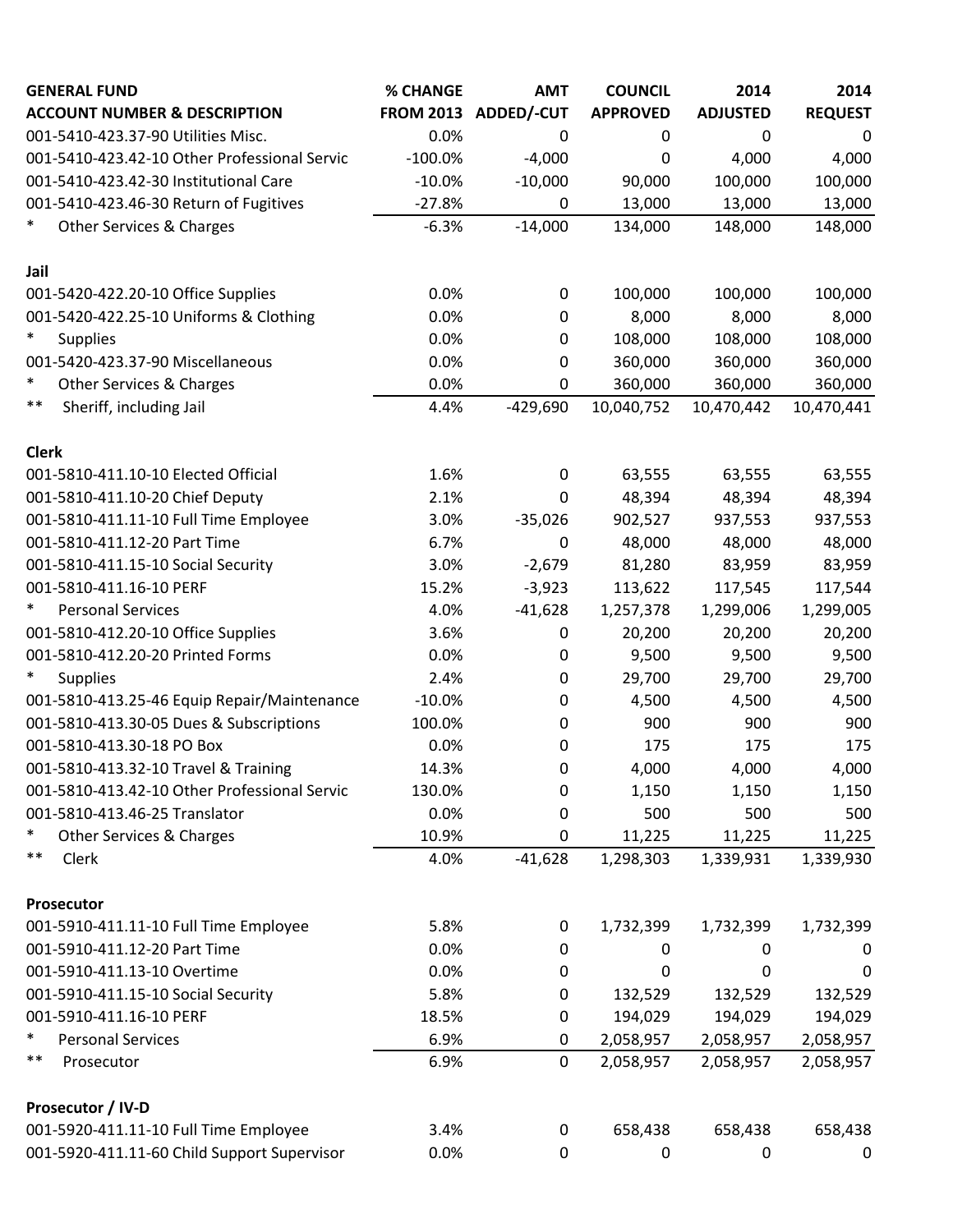| <b>GENERAL FUND</b>                           | % CHANGE  | <b>AMT</b>           | <b>COUNCIL</b>  | 2014            | 2014           |
|-----------------------------------------------|-----------|----------------------|-----------------|-----------------|----------------|
| <b>ACCOUNT NUMBER &amp; DESCRIPTION</b>       |           | FROM 2013 ADDED/-CUT | <b>APPROVED</b> | <b>ADJUSTED</b> | <b>REQUEST</b> |
| 001-5920-411.12-20 Part Time                  | 0.0%      | 0                    | $\pmb{0}$       | 0               | 0              |
| 001-5920-411.15-10 Social Security            | 3.4%      | 0                    | 50,371          | 50,371          | 50,371         |
| 001-5920-411.16-10 PERF                       | 15.8%     | $\pmb{0}$            | 73,746          | 73,746          | 73,746         |
| $\ast$<br><b>Personal Services</b>            | 4.5%      | 0                    | 782,555         | 782,555         | 782,555        |
| 001-5920-412.20-10 Office Supplies            | 0.0%      | 0                    | 0               | 0               | 0              |
| $\ast$<br><b>Supplies</b>                     | 0.0%      | 0                    | 0               | 0               | 0              |
| 001-5920-413.30-90 General Operating-Misc     | $-100.0%$ | 0                    | 0               | 0               | 0              |
| 001-5920-413.32-10 Travel & Training          | 0.0%      | 0                    | 0               | 0               | 0              |
| $\ast$<br><b>Other Services &amp; Charges</b> | $-100.0%$ | 0                    | $\pmb{0}$       | 0               | $\pmb{0}$      |
| $***$<br>Prosecutor / IV-D                    | 4.0%      | $\pmb{0}$            | 782,555         | 782,555         | 782,555        |
| <b>Ancillary Court</b>                        |           |                      |                 |                 |                |
| 001-6010-411.11-10 Full Time Employee         | 2.4%      | $-60,732$            | 85,049          | 145,781         | 145,781        |
| 001-6010-411.12-20 Part Time                  | 0.0%      | $\mathbf 0$          | 22,000          | 22,000          | 22,000         |
| 001-6010-411.13-10 Overtime                   | 0.0%      | $\mathbf 0$          | 4,000           | 4,000           | 4,000          |
| 001-6010-411.15-10 Social Security            | 1.8%      | $-4,646$             | 8,496           | 13,142          | 13,041         |
| 001-6010-411.16-10 PERF                       | 14.6%     | $-6,802$             | 9,974           | 16,776          | 16,628         |
| $\ast$<br><b>Personal Services</b>            | 2.7%      | $-72,180$            | 129,519         | 201,699         | 201,450        |
| 001-6010-412.20-10 Office Supplies            | 0.0%      | 0                    | 300             | 300             | 300            |
| *<br><b>Supplies</b>                          | 0.0%      | 0                    | 300             | 300             | 300            |
| 001-6010-413.46-25 Translator                 | 0.0%      | 0                    | 1,000           | 1,000           | 1,000          |
| 001-6010-413.46-50 Pauper Transcripts         | 3.3%      | 0                    | 62,000          | 62,000          | 62,000         |
| $\ast$<br><b>Other Services &amp; Charges</b> | 3.3%      | 0                    | 63,000          | 63,000          | 63,000         |
| $***$<br>Ancillary                            | 2.9%      | $-72,180$            | 192,819         | 264,999         | 264,750        |
| <b>Public Defender</b>                        |           |                      |                 |                 |                |
| 001-6310-411.10-20 Chief Deputy               | 14.6%     | 0                    | 100,584         | 100,584         | 100,584        |
| 001-6310-411.10-30 Appointed Official         | 14.6%     | $\mathbf 0$          | 134,112         | 134,112         | 134,112        |
| 001-6310-411.11-10 Full Time Employee         | 77.6%     | 0                    | 348,532         | 348,532         | 348,532        |
| 001-6310-411.12-10 Part Time - Regular        | $-15.0%$  | $-48,853$            | 606,385         | 655,238         | 655,238        |
| 001-6310-411.12-20 Part Time                  | 0.0%      | 0                    | 40,000          | 40,000          | 40,000         |
| 001-6310-411.13-10 Overtime                   | 0.0%      | $\mathbf 0$          | 12,000          | 12,000          | 12,000         |
| 001-6310-411.15-10 Social Security            | 6.4%      | $-3,737$             | 94,984          | 98,721          | 98,721         |
| 001-6310-411.16-10 PERF                       | 61.4%     | $\mathbf 0$          | 66,666          | 66,666          | 66,666         |
| $\ast$<br><b>Personal Services</b>            | 8.2%      | $-52,590$            | 1,403,263       | 1,455,853       | 1,455,853      |
| 001-6310-412.20-10 Office Supplies            | 0.0%      | 0                    | 7,500           | 7,500           | 7,500          |
| $\ast$<br><b>Supplies</b>                     | 0.0%      | 0                    | 7,500           | 7,500           | 7,500          |
| 001-6310-413.32-10 Travel & Training          | 114.3%    | 0                    | 7,500           | 7,500           | 7,500          |
| 001-6310-413.42-10 Other Professional Servic  | $-16.7%$  | $-25,000$            | 125,000         | 150,000         | 150,000        |
| 001-6310-413.46-55 Law Book Subscriptions     | 16.5%     | $\mathbf 0$          | 15,000          | 15,000          | 15,000         |
| ∗<br>Other Services & Charges                 | $-11.3%$  | $-25,000$            | 147,500         | 172,500         | 172,500        |
| $***$<br>Public Defender                      | 5.9%      | $-77,590$            | 1,558,263       | 1,635,853       | 1,635,853      |
| Probation                                     |           |                      |                 |                 |                |
| 001-6410-421.10-30 Appointed Official         | 2.4%      | $\pmb{0}$            | 71,723          | 71,723          | 71,723         |
| 001-6410-421.11-10 Full Time Employee         | $-1.0%$   | $\pmb{0}$            | 1,096,596       | 1,096,596       | 1,096,596      |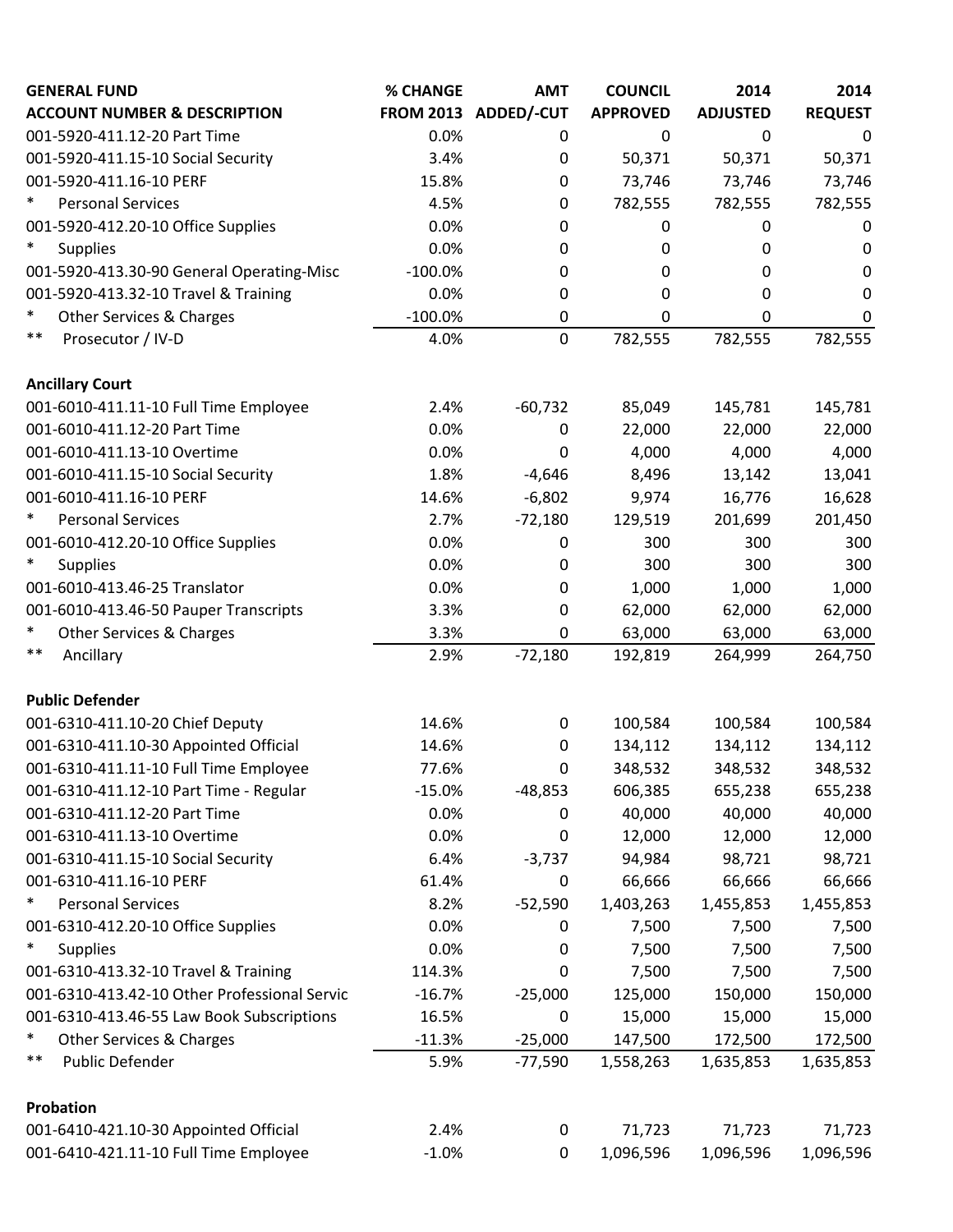| <b>GENERAL FUND</b>                       | % CHANGE  | <b>AMT</b>           | <b>COUNCIL</b>  | 2014            | 2014           |
|-------------------------------------------|-----------|----------------------|-----------------|-----------------|----------------|
| <b>ACCOUNT NUMBER &amp; DESCRIPTION</b>   |           | FROM 2013 ADDED/-CUT | <b>APPROVED</b> | <b>ADJUSTED</b> | <b>REQUEST</b> |
| 001-6410-421.12-20 Part Time              | $-16.0%$  | $-10,000$            | 52,635          | 62,635          | 62,635         |
| 001-6410-421.15-10 Social Security        | $-1.5%$   | $-765$               | 93,403          | 94,168          | 94,168         |
| 001-6410-421.16-10 PERF                   | 11.1%     | $\mathbf 0$          | 130,852         | 130,852         | 130,852        |
| $\ast$<br><b>Personal Services</b>        | $-0.5%$   | $-10,765$            | 1,445,209       | 1,455,974       | 1,455,974      |
| $***$<br>Probation                        | $-0.5%$   | $-10,765$            | 1,445,209       | 1,455,974       | 1,455,974      |
| <b>Magistrate</b>                         |           |                      |                 |                 |                |
| 001-6510-411.11-10 Full Time Employee     | 2.4%      | $\mathbf 0$          | 42,601          | 42,601          | 42,601         |
| 001-6510-411.12-10 Part Time - Regular    | 5.2%      | $-200$               | 32,962          | 33,162          | 33,162         |
| 001-6510-411.15-10 Social Security        | 3.6%      | $-15$                | 5,781           | 5,796           | 5,796          |
| 001-6510-411.16-10 PERF                   | 14.7%     | 0                    | 4,772           | 4,772           | 4,772          |
| $\ast$<br><b>Personal Services</b>        | 4.1%      | $-215$               | 86,116          | 86,331          | 86,331         |
| 001-6510-412.20-10 Office Supplies        | 0.0%      | 0                    | 800             | 800             | 800            |
| $\ast$<br><b>Supplies</b>                 | 0.0%      | 0                    | 800             | 800             | 800            |
| 001-6510-413.30-05 Dues & Subscriptions   | 0.0%      | 0                    | 200             | 200             | 200            |
| 001-6510-413.32-10 Travel & Training      | 0.0%      | 0                    | 800             | 800             | 800            |
| 001-6510-413.46-55 Law Book Subscriptions | 0.0%      | 0                    | 200             | 200             | 200            |
| $\ast$<br>Other Services & Charges        | 0.0%      | 0                    | 1,200           | 1,200           | 1,200          |
| $***$<br>Magistrate                       | 4.1%      | $-215$               | 88,116          | 88,331          | 88,331         |
| Juvenile Magistrate / IV-D Court          |           |                      |                 |                 |                |
| 001-6520-411.10-30 Appointed Official     | 0.0%      | 0                    | 41,393          | 41,393          | 41,393         |
| 001-6520-411.11-10 Full Time Employee     | 1.8%      | 0                    | 82,778          | 82,778          | 82,778         |
| 001-6520-411.13-10 Overtime               | 0.0%      | $\pmb{0}$            | $\mathbf 0$     | $\mathbf 0$     | $\pmb{0}$      |
| 001-6520-411.15-10 Social Security        | 1.2%      | 0                    | 9,500           | 9,500           | 9,500          |
| 001-6520-411.16-10 PERF                   | $-24.4%$  | $-4,636$             | 9,272           | 13,908          | 13,908         |
| $\ast$<br><b>Personal Services</b>        | $-1.0%$   | $-4,636$             | 142,943         | 147,579         | 147,579        |
| 001-6520-412.20-10 Office Supplies        | 0.0%      | 0                    | 750             | 750             | 750            |
| $\ast$<br><b>Supplies</b>                 | 0.0%      | 0                    | 750             | 750             | 750            |
| 001-6520-413.30-05 Dues & Subscriptions   | 0.0%      | 0                    | 500             | 500             | 500            |
| 001-6520-413.32-10 Travel & Training      | 0.0%      | 0                    | 750             | 750             | 750            |
| 001-6520-413.37-35 Internet Access        | $-100.0%$ | 0                    | 0               | 0               | 0              |
| 001-6520-413.46-20 Pauper Attorney        | $-100.0%$ | $-25,000$            | 0               | 25,000          | 25,000         |
| 001-6520-413.46-45 Judge Pro-tem          | 0.0%      | 0                    | 1,000           | 1,000           | 1,000          |
| 001-6520-413.46-55 Law Book Subscriptions | 0.0%      | 0                    | 500             | 500             | 500            |
| $\ast$<br>Other Services & Charges        | $-88.2%$  | $-25,000$            | 2,750           | 27,750          | 27,750         |
| $***$<br>Juvenile Magistrate / IV-D Court | $-13.0%$  | $-29,636$            | 146,443         | 176,079         | 176,079        |
| <b>Circuit Court</b>                      |           |                      |                 |                 |                |
| 001-7010-411.11-10 Full Time Employee     | 3.1%      | 0                    | 130,410         | 130,410         | 130,410        |
| 001-7010-411.12-20 Part Time              | 0.0%      | 0                    | 2,000           | 2,000           | 2,000          |
| 001-7010-411.15-10 Social Security        | 3.0%      | 0                    | 10,130          | 10,130          | 10,130         |
| 001-7010-411.16-10 PERF                   | 15.4%     | 0                    | 14,606          | 14,606          | 14,606         |
| $\ast$<br><b>Personal Services</b>        | 4.1%      | 0                    | 157,146         | 157,146         | 157,146        |
| 001-7010-412.20-10 Office Supplies        | 12.5%     | 0                    | 900             | 900             | 900            |
| $\ast$<br><b>Supplies</b>                 | 12.5%     | 0                    | 900             | 900             | 900            |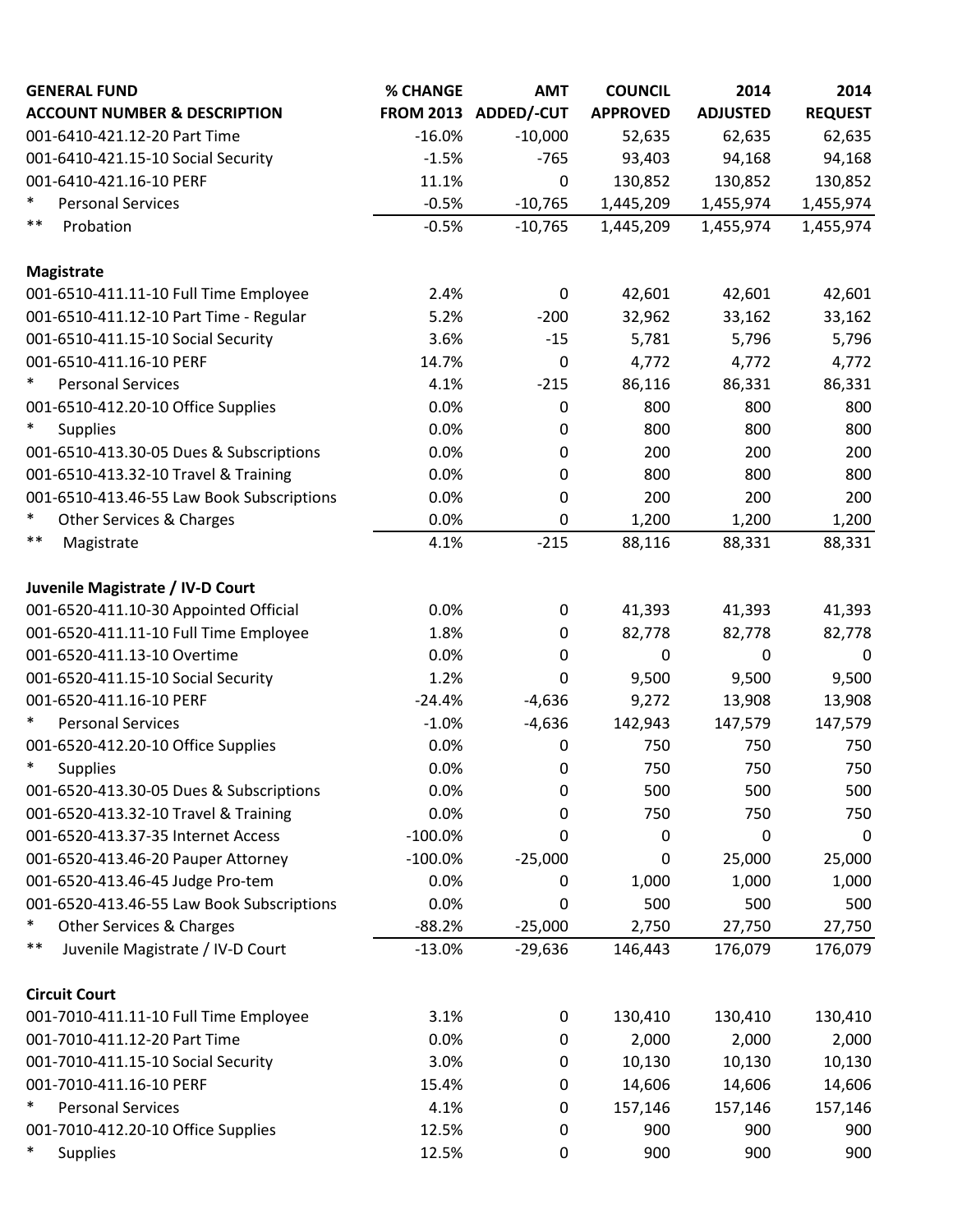| <b>GENERAL FUND</b>                           | % CHANGE | <b>AMT</b>           | <b>COUNCIL</b>  | 2014            | 2014           |
|-----------------------------------------------|----------|----------------------|-----------------|-----------------|----------------|
| <b>ACCOUNT NUMBER &amp; DESCRIPTION</b>       |          | FROM 2013 ADDED/-CUT | <b>APPROVED</b> | <b>ADJUSTED</b> | <b>REQUEST</b> |
| 001-7010-413.30-05 Dues & Subscriptions       | 0.0%     | 0                    | 550             | 550             | 550            |
| 001-7010-413.32-10 Travel & Training          | 0.0%     | 0                    | 250             | 250             | 250            |
| 001-7010-413.42-10 Other Professional Servic  | 0.0%     | 0                    | 2,500           | 2,500           | 2,500          |
| 001-7010-413.46-05 Jury Expense               | 0.0%     | $-2,000$             | 5,000           | 7,000           | 7,000          |
| 001-7010-413.46-20 Pauper Attorney            | 0.0%     | $\mathbf 0$          | 25,000          | 25,000          | 25,000         |
| 001-7010-413.46-45 Judge Pro-tem              | 0.0%     | 0                    | 1,000           | 1,000           | 1,000          |
| 001-7010-413.46-55 Law Book Subscriptions     | 25.0%    | $\mathbf 0$          | 5,000           | 5,000           | 5,000          |
| 001-7010-413.46-85 Guardian Ad Litem          | 0.0%     | 0                    | 500             | 500             | 500            |
| $\ast$<br>Other Services & Charges            | 2.6%     | $-2,000$             | 39,800          | 41,800          | 41,800         |
| $***$<br><b>Circuit Court</b>                 | 3.8%     | $-2,000$             | 197,846         | 199,846         | 199,846        |
| <b>Superior Court 1</b>                       |          |                      |                 |                 |                |
| 001-7101-411.11-10 Full Time Employee         | 2.5%     | 0                    | 82,206          | 82,206          | 82,206         |
| 001-7101-411.12-20 Part Time                  | 0.0%     | $\mathbf 0$          | 4,000           | 4,000           | 4,000          |
| 001-7101-411.13-10 Overtime                   | 0.0%     | 0                    | 3,500           | 3,500           | 3,500          |
| 001-7101-411.15-10 Social Security            | 2.3%     | $\mathbf 0$          | 6,863           | 6,863           | 6,863          |
| 001-7101-411.16-10 PERF                       | 14.7%    | $\pmb{0}$            | 9,600           | 9,600           | 9,600          |
| $\ast$<br><b>Personal Services</b>            | 3.3%     | 0                    | 106,169         | 106,169         | 106,169        |
| 001-7101-412.20-10 Office Supplies            | 0.0%     | 0                    | 1,000           | 1,000           | 1,000          |
| 001-7101-412.20-40 Printing Supplies          | 0.0%     | 0                    | 300             | 300             | 300            |
| $\ast$<br><b>Supplies</b>                     | 0.0%     | 0                    | 1,300           | 1,300           | 1,300          |
| 001-7101-413.32-10 Travel & Training          | 0.0%     | 0                    | 500             | 500             | 500            |
| 001-7101-413.42-10 Other Professional Servic  | 0.0%     | $-1,000$             | 3,000           | 4,000           | 4,000          |
| 001-7101-413.46-05 Jury Expense               | 100.0%   | $-5,000$             | 5,000           | 10,000          | 10,000         |
| 001-7101-413.46-20 Pauper Attorney            | 0.0%     | 0                    | 50,000          | 50,000          | 50,000         |
| 001-7101-413.46-40 Evaluation Services        | $-20.0%$ | $-1,000$             | 4,000           | 5,000           | 5,000          |
| 001-7101-413.46-45 Judge Pro-tem              | 0.0%     | 0                    | 500             | 500             | 500            |
| 001-7101-413.46-55 Law Book Subscriptions     | 0.0%     | 0                    | 1,000           | 1,000           | 1,000          |
| $\ast$<br><b>Other Services &amp; Charges</b> | 6.7%     | $-7,000$             | 64,000          | 71,000          | 71,000         |
| $***$<br>Superior Court 1                     | 4.5%     | $-7,000$             | 171,469         | 178,469         | 178,469        |
| <b>Superior Court 2</b>                       |          |                      |                 |                 |                |
| 001-7102-411.11-10 Full Time Employee         | 2.5%     | $\mathbf 0$          | 82,206          | 82,206          | 82,206         |
| 001-7102-411.12-20 Part Time                  | 33.3%    | $-3,656$             | 16,000          | 19,656          | 19,656         |
| 001-7102-411.13-10 Overtime                   | 3.4%     | 0                    | 6,000           | 6,000           | 6,000          |
| 001-7102-411.15-10 Social Security            | 6.3%     | $-280$               | 7,972           | 8,252           | 7,793          |
| 001-7102-411.16-10 PERF                       | 14.9%    | 0                    | 9,880           | 9,880           | 9,857          |
| $\ast$<br><b>Personal Services</b>            | 7.0%     | $-3,936$             | 122,058         | 125,994         | 125,512        |
| 001-7102-412.20-10 Office Supplies            | 0.0%     | 0                    | 1,500           | 1,500           | 1,500          |
| $\ast$<br><b>Supplies</b>                     | 0.0%     | 0                    | 1,500           | 1,500           | 1,500          |
| 001-7102-413.30-05 Dues & Subscriptions       | 100.0%   | 0                    | 200             | 200             | 200            |
| 001-7102-413.30-40 Physical Examinations      | 0.0%     | 0                    | 2,000           | 2,000           | 2,000          |
| 001-7102-413.32-10 Travel & Training          | 0.0%     | 0                    | 300             | 300             | 300            |
| 001-7102-413.42-10 Other Professional Servic  | 100.0%   | 0                    | 2,000           | 2,000           | 2,000          |
| 001-7102-413.46-05 Jury Expense               | 4.2%     | $-5,000$             | 25,000          | 30,000          | 30,000         |
| 001-7102-413.46-20 Pauper Attorney            | $-20.5%$ | 0                    | 35,000          | 35,000          | 35,000         |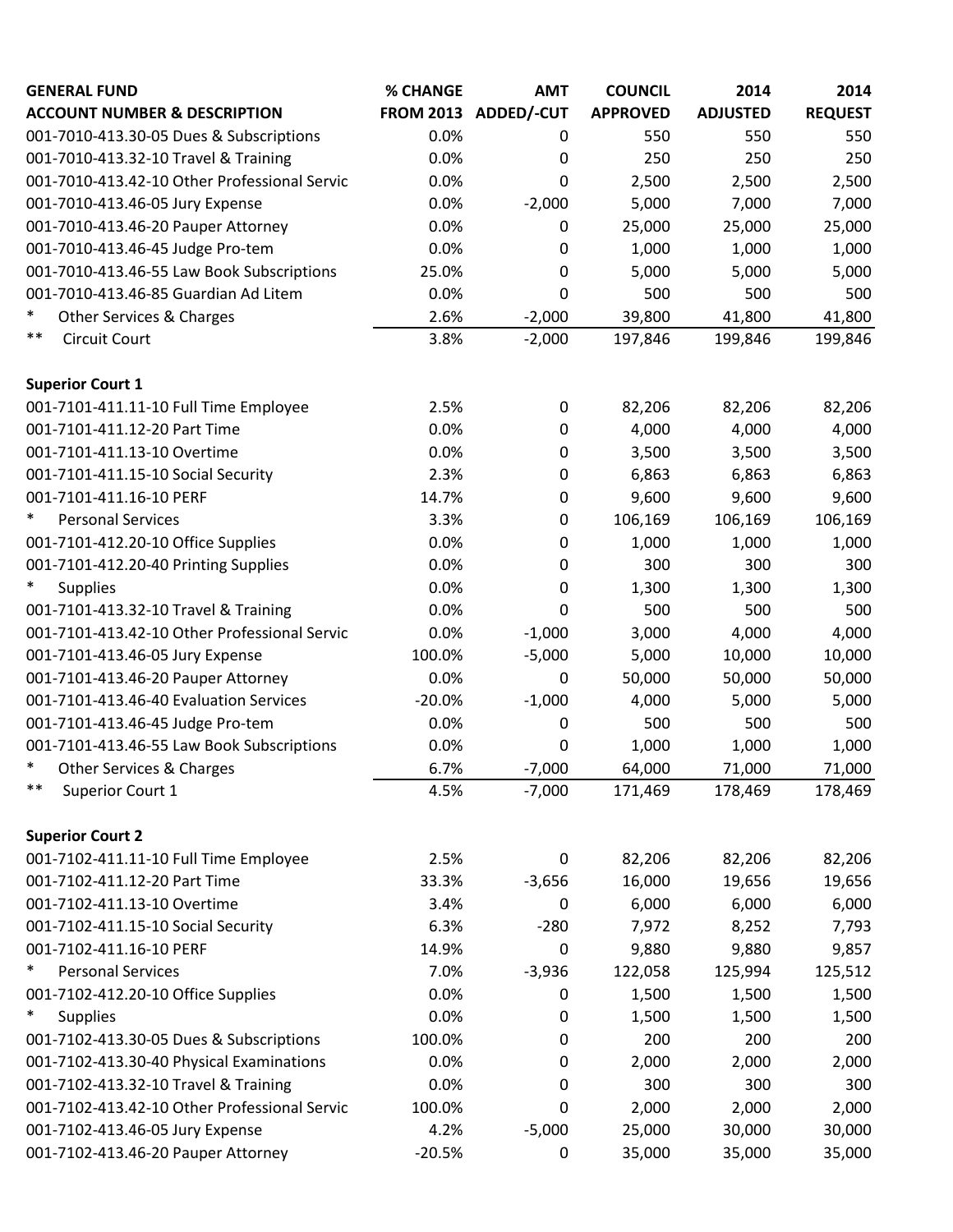| <b>GENERAL FUND</b>                          | % CHANGE  | <b>AMT</b>           | <b>COUNCIL</b>   | 2014            | 2014             |
|----------------------------------------------|-----------|----------------------|------------------|-----------------|------------------|
| <b>ACCOUNT NUMBER &amp; DESCRIPTION</b>      |           | FROM 2013 ADDED/-CUT | <b>APPROVED</b>  | <b>ADJUSTED</b> | <b>REQUEST</b>   |
| 001-7102-413.46-45 Judge Pro-tem             | 0.0%      | 0                    | 700              | 700             | 700              |
| 001-7102-413.46-55 Law Book Subscriptions    | 0.0%      | $\mathbf 0$          | 2,500            | 2,500           | 2,500            |
| $\ast$<br>Other Services & Charges           | $-7.9%$   | $-5,000$             | 67,700           | 72,700          | 72,700           |
| 001-7102-414.62-25 Data Processing-Hardware  | 0.0%      | 0                    | $\boldsymbol{0}$ | 0               | 0                |
| $\ast$<br>Capital Outlay                     | 0.0%      | $\mathbf 0$          | 0                | 0               | $\boldsymbol{0}$ |
| $***$<br><b>Superior Court 2</b>             | 1.1%      | $-8,936$             | 191,258          | 200,194         | 199,712          |
| <b>Superior Court 4</b>                      |           |                      |                  |                 |                  |
| 001-7104-411.11-10 Full Time Employee        | 4.1%      | $\boldsymbol{0}$     | 161,451          | 161,451         | 161,451          |
| 001-7104-411.12-20 Part Time                 | $-50.0%$  | $-500$               | 500              | 1,000           | 1,000            |
| 001-7104-411.13-10 Overtime                  | $-100.0%$ | $-500$               | 0                | 500             | 500              |
| 001-7104-411.15-10 Social Security           | 3.5%      | $-76$                | 12,390           | 12,466          | 12,466           |
| 001-7104-411.16-10 PERF                      | 16.3%     | $-56$                | 18,083           | 18,139          | 18,139           |
| $\ast$<br><b>Personal Services</b>           | 4.5%      | $-1,132$             | 192,424          | 193,556         | 193,556          |
| 001-7104-412.20-10 Office Supplies           | 15.0%     | $\boldsymbol{0}$     | 1,150            | 1,150           | 1,150            |
| $\ast$<br><b>Supplies</b>                    | 15.0%     | $\boldsymbol{0}$     | 1,150            | 1,150           | 1,150            |
| 001-7104-413.30-05 Dues & Subscriptions      | 0.0%      | 0                    | 500              | 500             | 500              |
| 001-7104-413.32-10 Travel & Training         | 0.0%      | 0                    | 1,000            | 1,000           | 1,000            |
| 001-7104-413.42-10 Other Professional Servic | 0.0%      | $-800$               | $\boldsymbol{0}$ | 800             | 800              |
| 001-7104-413.46-20 Pauper Attorney           | 0.0%      | $-2,000$             | 1,000            | 3,000           | 3,000            |
| 001-7104-413.46-45 Judge Pro-tem             | 0.0%      | $\boldsymbol{0}$     | 1,000            | 1,000           | 1,000            |
| $\ast$<br>Other Services & Charges           | 0.0%      | $-2,800$             | 3,500            | 6,300           | 6,300            |
| $***$<br>Superior Court 4                    | 4.5%      | $-3,932$             | 197,074          | 201,006         | 201,006          |
| <b>Superior Court 5</b>                      |           |                      |                  |                 |                  |
| 001-7105-411.11-10 Full Time Employee        | 3.6%      | $\mathbf 0$          | 160,305          | 160,305         | 160,305          |
| 001-7105-411.12-20 Part Time                 | 0.0%      | $\boldsymbol{0}$     | 1,000            | 1,000           | 1,000            |
| 001-7105-411.15-10 Social Security           | 3.5%      | $\mathbf 0$          | 12,340           | 12,340          | 12,340           |
| 001-7105-411.16-10 PERF                      | 16.0%     | 0                    | 17,955           | 17,955          | 17,955           |
| $\ast$<br><b>Personal Services</b>           | 4.6%      | $\boldsymbol{0}$     | 191,600          | 191,600         | 191,600          |
| 001-7105-412.20-10 Office Supplies           | 0.0%      | $\boldsymbol{0}$     | 2,000            | 2,000           | 2,000            |
| $\ast$<br><b>Supplies</b>                    | 0.0%      | 0                    | 2,000            | 2,000           | 2,000            |
| 001-7105-413.30-05 Dues & Subscriptions      | 0.0%      | 0                    | 600              | 600             | 600              |
| 001-7105-413.32-10 Travel & Training         | 0.0%      | 0                    | 500              | 500             | 500              |
| 001-7105-413.46-05 Jury Expense              | 0.0%      | 0                    | 0                | 0               | 0                |
| 001-7105-413.46-20 Pauper Attorney           | $-25.0%$  | $-3,000$             | 3,000            | 6,000           | 6,000            |
| 001-7105-413.46-40 Evaluation Services       | 0.0%      | 0                    | 1,000            | 1,000           | 1,000            |
| 001-7105-413.46-45 Judge Pro-tem             | 0.0%      | 0                    | 200              | 200             | 200              |
| 001-7105-413.46-60 Central Law Library       | $-60.0%$  | $-4,000$             | 1,000            | 5,000           | 5,000            |
| $\ast$<br>Other Services & Charges           | $-28.4%$  | $-7,000$             | 6,300            | 13,300          | 13,300           |
| $***$<br><b>Superior Court 5</b>             | 3.1%      | $-7,000$             | 199,900          | 206,900         | 206,900          |
| <b>Superior Court 6</b>                      |           |                      |                  |                 |                  |
| 001-7106-411.11-10 Full Time Employee        | 1.2%      | 0                    | 157,409          | 157,409         | 157,409          |
| 001-7106-411.12-20 Part Time                 | 0.0%      | 0                    | 500              | 500             | 500              |
| 001-7106-411.13-10 Overtime                  | 0.0%      | $\boldsymbol{0}$     | 500              | 500             | 500              |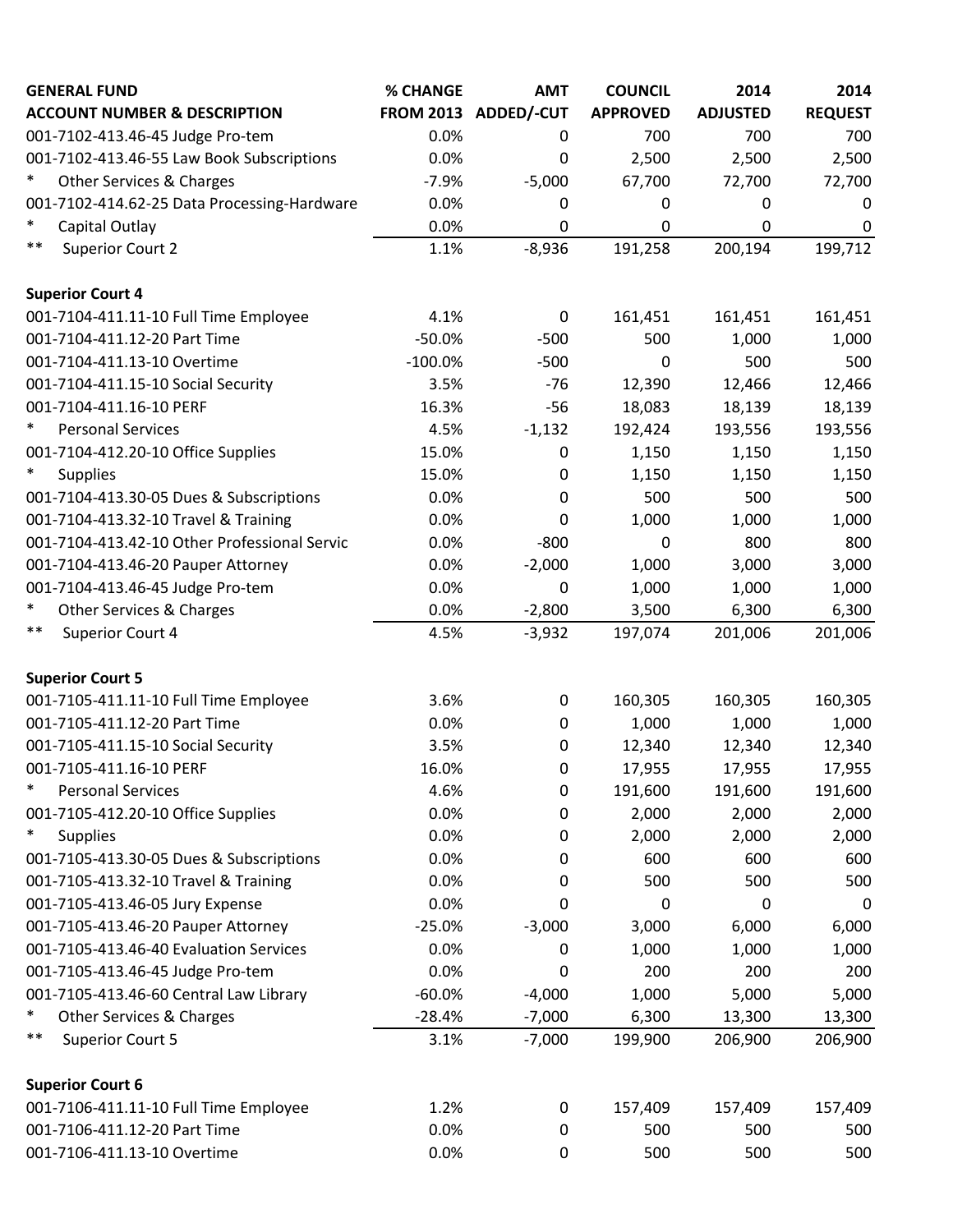| <b>GENERAL FUND</b>                           | <b>% CHANGE</b> | <b>AMT</b>           | <b>COUNCIL</b>  | 2014            | 2014           |
|-----------------------------------------------|-----------------|----------------------|-----------------|-----------------|----------------|
| <b>ACCOUNT NUMBER &amp; DESCRIPTION</b>       |                 | FROM 2013 ADDED/-CUT | <b>APPROVED</b> | <b>ADJUSTED</b> | <b>REQUEST</b> |
| 001-7106-411.15-10 Social Security            | 1.2%            | 0                    | 12,119          | 12,119          | 12,119         |
| 001-7106-411.16-10 PERF                       | 13.4%           | 0                    | 17,686          | 17,686          | 17,686         |
| $\ast$<br><b>Personal Services</b>            | 2.2%            | 0                    | 188,214         | 188,214         | 188,214        |
| 001-7106-412.20-10 Office Supplies            | 0.0%            | 0                    | 1,500           | 1,500           | 1,500          |
| $\ast$<br><b>Supplies</b>                     | 0.0%            | $\mathbf 0$          | 1,500           | 1,500           | 1,500          |
| 001-7106-413.30-05 Dues & Subscriptions       | 0.0%            | 0                    | 500             | 500             | 500            |
| 001-7106-413.32-10 Travel & Training          | 0.0%            | $\boldsymbol{0}$     | 500             | 500             | 500            |
| 001-7106-413.46-05 Jury Expense               | 0.0%            | 0                    | 0               | 0               | 0              |
| 001-7106-413.46-20 Pauper Attorney            | 0.0%            | 0                    | 2,000           | 2,000           | 2,000          |
| 001-7106-413.46-25 Translator                 | $-100.0%$       | $\boldsymbol{0}$     | 0               | 0               | $\mathbf 0$    |
| 001-7106-413.46-45 Judge Pro-tem              | 0.0%            | 0                    | 500             | 500             | 500            |
| 001-7106-413.46-55 Law Book Subscriptions     | 25.0%           | $\mathbf 0$          | 250             | 250             | 250            |
| ∗<br>Other Services & Charges                 | $-10.7%$        | 0                    | 3,750           | 3,750           | 3,750          |
| $***$<br>Superior Court 6                     | 1.9%            | $\overline{0}$       | 193,464         | 193,464         | 193,464        |
| <b>Superior Court 3</b>                       |                 |                      |                 |                 |                |
| 001-7203-411.11-10 Full Time Employee         | 2.7%            | $\boldsymbol{0}$     | 171,603         | 171,603         | 171,603        |
| 001-7203-411.12-20 Part Time                  | 0.0%            | 0                    | 21,000          | 21,000          | 21,000         |
| 001-7203-411.13-10 Overtime                   | 0.0%            | 0                    | 2,500           | 2,500           | 2,500          |
| 001-7203-411.15-10 Social Security            | 2.4%            | 0                    | 14,926          | 14,926          | 14,926         |
| 001-7203-411.16-10 PERF                       | 15.0%           | $\boldsymbol{0}$     | 19,500          | 19,500          | 19,500         |
| *<br><b>Personal Services</b>                 | 3.4%            | 0                    | 229,529         | 229,529         | 229,529        |
| 001-7203-412.20-10 Office Supplies            | 0.0%            | 0                    | 2,500           | 2,500           | 2,500          |
| 001-7203-412.25-25 Medical                    | 100.0%          | $\boldsymbol{0}$     | 18,000          | 18,000          | 18,000         |
| $\ast$<br><b>Supplies</b>                     | 720.0%          | $\mathbf 0$          | 20,500          | 20,500          | 20,500         |
| 001-7203-413.30-05 Dues & Subscriptions       | 0.0%            | $\mathbf 0$          | 950             | 950             | 950            |
| 001-7203-413.30-66 Equipment Lease            | 0.0%            | 0                    | 55,000          | 55,000          | 55,000         |
| 001-7203-413.30-90 General Operating-Misc     | 0.0%            | $\mathbf 0$          | 0               | 0               | 0              |
| 001-7203-413.32-10 Travel & Training          | 0.0%            | 0                    | 2,000           | 2,000           | 2,000          |
| 001-7203-413.42-10 Other Professional Servic  | 100.0%          | 0                    | 7,000           | 7,000           | 7,000          |
| 001-7203-413.42-30 Institutional Care         | $-15.4%$        | $-50,000$            | 275,000         | 325,000         | 325,000        |
| 001-7203-413.42-32 Youth Center Operations    | 0.0%            | 0                    | 0               | 0               | 0              |
| 001-7203-413.46-20 Pauper Attorney            | 0.0%            | 0                    | 168,000         | 168,000         | 168,000        |
| 001-7203-413.46-45 Judge Pro-tem              | 0.0%            | 0                    | 900             | 900             | 900            |
| 001-7203-413.46-55 Law Book Subscriptions     | 0.0%            | 0                    | 250             | 250             | 250            |
| ∗<br>Other Services & Charges                 | $-7.8%$         | $-50,000$            | 509,100         | 559,100         | 559,100        |
| $***$<br><b>Superior Court 3</b>              | $-2.3%$         | $-50,000$            | 759,129         | 809,129         | 809,129        |
| <b>CASA</b>                                   |                 |                      |                 |                 |                |
| 001-7310-411.11-10 Full Time Employee         | 28.9%           | 0                    | 176,610         | 176,610         | 176,610        |
| 001-7310-411.12-10 Part Time - Regular        | 59.7%           | 0                    | 40,986          | 40,986          | 40,986         |
| 001-7310-411.15-10 Social Security            | 33.8%           | 0                    | 16,647          | 16,647          | 16,647         |
| 001-7310-411.16-10 PERF                       | 44.4%           | $\mathbf 0$          | 19,781          | 19,781          | 19,781         |
| *<br><b>Personal Services</b>                 | 34.6%           | 0                    | 254,024         | 254,024         | 254,024        |
| 001-7310-413.46-20 Pauper Attorney            | 0.0%            | 0                    | 19,500          | 19,500          | 19,500         |
| $\ast$<br><b>Other Services &amp; Charges</b> | 0.0%            | $\mathbf 0$          | 19,500          | 19,500          | 19,500         |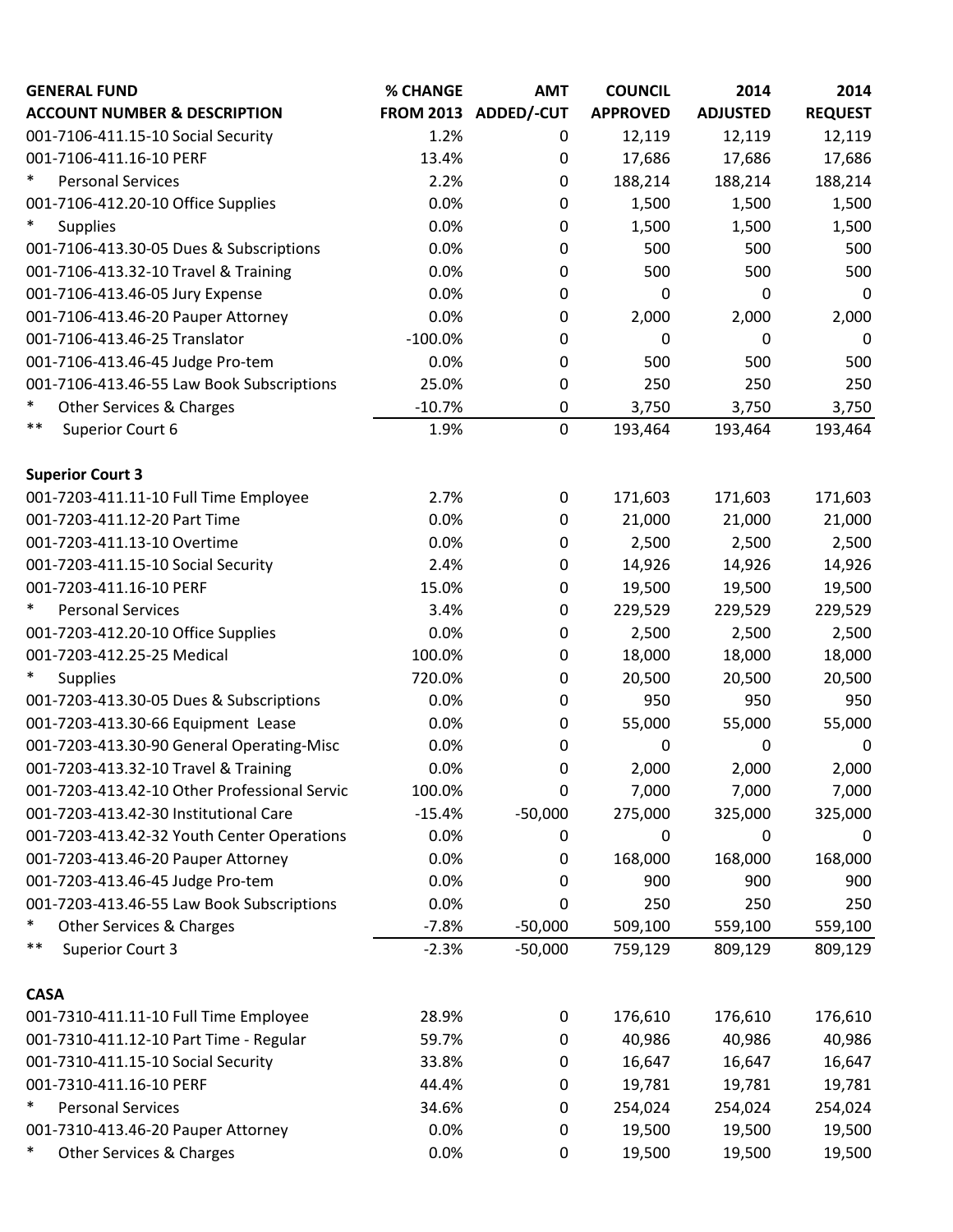| <b>GENERAL FUND</b>                                | % CHANGE | <b>AMT</b>           | <b>COUNCIL</b>  | 2014                    | 2014           |
|----------------------------------------------------|----------|----------------------|-----------------|-------------------------|----------------|
| <b>ACCOUNT NUMBER &amp; DESCRIPTION</b>            |          | FROM 2013 ADDED/-CUT | <b>APPROVED</b> | <b>ADJUSTED</b>         | <b>REQUEST</b> |
| **<br>CASA                                         | 31.3%    | $\mathbf 0$          | 273,524         | 273,524                 | 273,524        |
| <b>Health Department</b>                           |          |                      |                 |                         |                |
| 001-9010-451.10-30 Appointed Official              | 0.0%     | $\mathbf 0$          | 48,699          | 48,699                  | 48,699         |
| 001-9010-451.11-10 Full Time Employee              | 1.9%     | 1,000                | 690,068         | 689,068                 | 689,068        |
| 001-9010-451.12-20 Part Time - Other               | 0.0%     | $\mathbf 0$          | $\pmb{0}$       | 0                       | 0              |
| 001-9010-451.15-10 Social Security                 | 1.8%     | 76                   | 56,516          | 56,440                  | 56,440         |
| 001-9010-451.16-10 PERF                            | 14.0%    | 112                  | 82,742          | 82,630                  | 82,630         |
| $\ast$<br><b>Personal Services</b>                 | 2.8%     | 1,188                | 878,025         | 876,837                 | 876,837        |
| 001-9010-452.20-10 Office Supplies                 | 0.0%     | $\mathbf 0$          | 3,000           | 3,000                   | 3,000          |
| 001-9010-452.20-20 Printed Forms                   | 0.0%     | $\mathbf 0$          | 3,500           | 3,500                   | 3,500          |
| 001-9010-452.22-10 Maintenance                     | 0.0%     | $-500$               | 1,500           | 2,000                   | 2,000          |
| 001-9010-452.25-25 Medical                         | 0.0%     | 0                    | 5,000           | 5,000                   | 5,000          |
| 001-9010-452.25-31 Environmental Supplies          | 0.0%     | 0                    | 3,000           | 3,000                   | 3,000          |
| $\ast$<br><b>Supplies</b>                          | 0.0%     | $-500$               | 16,000          | 16,500                  | 16,500         |
| 001-9010-453.30-05 Dues & Subscriptions            | 0.0%     | $\mathbf 0$          | 1,000           | 1,000                   | 1,000          |
| 001-9010-453.32-10 Travel & Training               | 0.0%     | $-500$               | 7,000           | 7,500                   | 7,500          |
| 001-9010-453.36-10 Maintenance & Repair            | 0.0%     | 0                    | 200             | 200                     | 200            |
| 001-9010-453.37-30 Cellular Telephone              | 0.0%     | $\boldsymbol{0}$     | 3,700           | 3,700                   | 3,700          |
| 001-9010-453.40-80 Vehicle Lease                   | 0.0%     | $\mathbf 0$          | 4,666           | 4,666                   | 4,666          |
| 001-9010-453.42-10 Professional Services           | 0.0%     | $\mathbf 0$          | 500             | 500                     | 500            |
| 001-9010-453.42-25 Board Members                   | 0.0%     | $\mathbf 0$          | 2,100           | 2,100                   | 2,100          |
| 001-9010-453.43-20 Legal Services                  | 16.7%    | 0                    | 3,500           | 3,500                   | 3,500          |
| $\ast$<br>Other Services & Charges                 | 2.3%     | $-500$               | 22,666          | 23,166                  | 23,166         |
| $***$<br><b>Health Department</b>                  | 2.8%     | 188                  | 916,691         | 916,503                 | 916,503        |
| <b>Employee Benefits</b>                           |          |                      |                 |                         |                |
| 001-9410-411.17-10 Health                          | 0.0%     | $\pmb{0}$            | 0               |                         |                |
| 001-9410-411.17-20 Long Term Disability            | 0.0%     | $\mathbf 0$          | $\mathbf 0$     |                         |                |
| 001-9410-411.17-30 Life                            | 0.0%     | 0                    | $\pmb{0}$       |                         | See COIT Fund  |
| 001-9410-411.17-40 Unemployment                    | 0.0%     | 0                    | $\pmb{0}$       |                         |                |
| 001-9410-411.17-50 Workers Compensation            | 0.0%     | 0                    | 0               | $\overline{\mathtt{U}}$ |                |
| **<br>Employee Insurance                           | 0.0%     | $\mathbf 0$          | $\mathbf 0$     | $\overline{0}$          | 0              |
| Total General Fund (not including unapprop<br>**** | 4.2%     | $-917,988$           | 32,254,626      | 33,172,614              | 33,171,822     |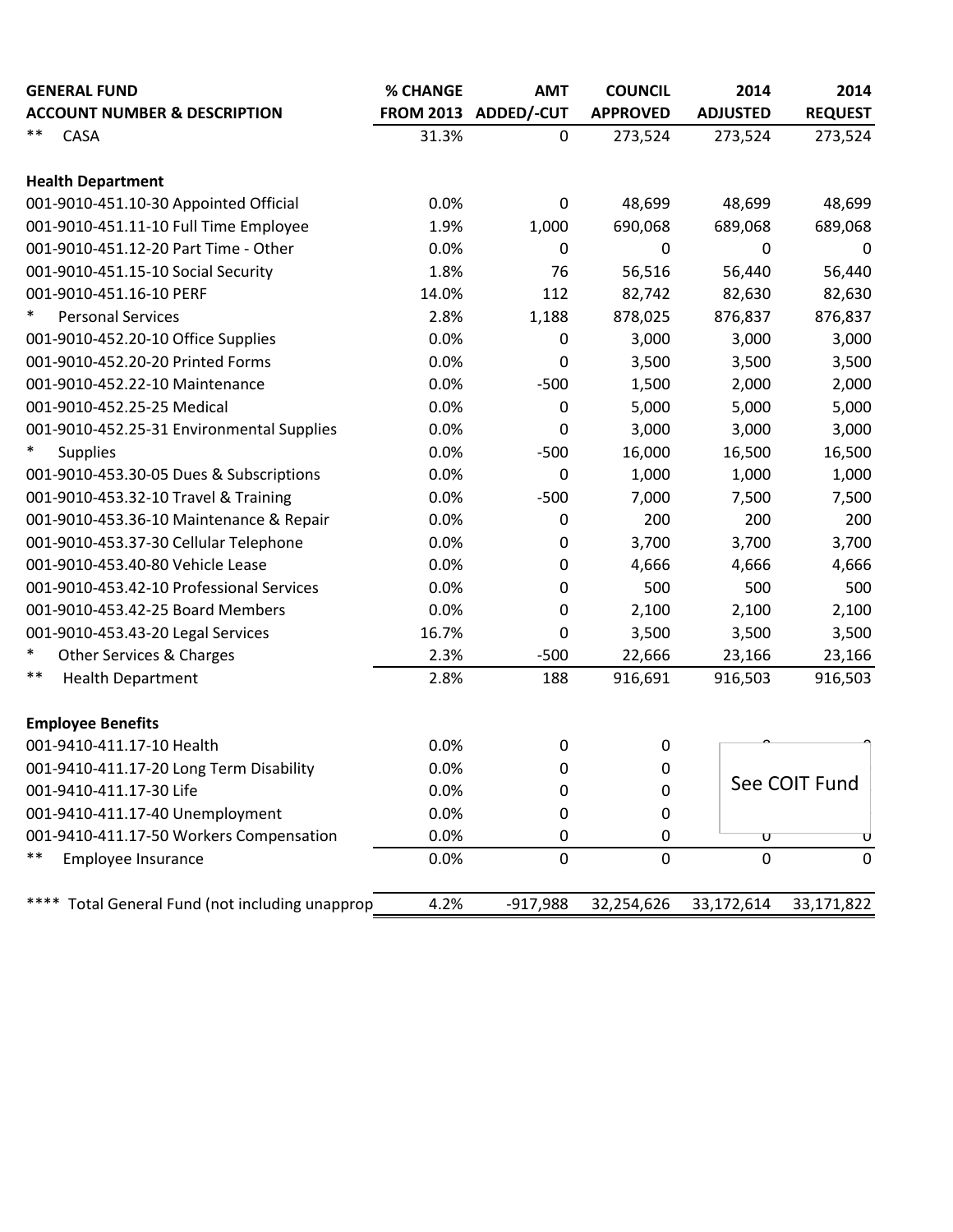| <b>COIT FUND</b>                             | % CHANGE  | <b>AMT</b>           | <b>COUNCIL</b>  | 2014            | 2014           |
|----------------------------------------------|-----------|----------------------|-----------------|-----------------|----------------|
| <b>ACCOUNT NUMBER &amp; DESCRIPTION</b>      |           | FROM 2013 ADDED/-CUT | <b>APPROVED</b> | <b>ADJUSTED</b> | <b>REQUEST</b> |
| 002-0000-315.15-10 COIT                      | 4.3%      | $-11,533$            | 8,088,467       | 8,100,000       | 8,100,000      |
| $***$<br><b>COIT Revenue</b>                 | 4.3%      | $-11,533$            | 8,088,467       | 8,100,000       | 8,100,000      |
|                                              |           |                      |                 |                 |                |
| <b>Maintenance</b>                           |           |                      |                 |                 |                |
| 002-1130-411.10-30 Appointed Official        | 1.8%      | $\mathbf 0$          | 56,164          | 56,164          | 56,164         |
| 002-1130-411.11-10 Full Time Employee        | $-3.5%$   | 0                    | 428,998         | 428,998         | 428,998        |
| 002-1130-411.13-10 Overtime                  | 0.0%      | 0                    | 2,000           | 2,000           | 2,000          |
| 002-1130-411.15-10 Social Security           | $-2.9%$   | 0                    | 37,268          | 37,268          | 37,268         |
| 002-1130-411.16-10 PERF                      | 8.7%      | 0                    | 54,563          | 54,563          | 54,563         |
| $\ast$<br><b>Personal Services</b>           | $-1.9%$   | 0                    | 578,993         | 578,993         | 578,993        |
| 002-1130-412.25-10 Uniforms & Clothing       | 0.0%      | 0                    | 2,500           | 2,500           | 2,500          |
| $\ast$<br><b>Supplies</b>                    | 0.0%      | 0                    | 2,500           | 2,500           | 2,500          |
| 002-1130-413.32-10 Travel & Training         | 0.0%      | 0                    | 1,200           | 1,200           | 1,200          |
| 002-1130-413.37-10 Electric                  | 0.0%      | 0                    | 305,000         | 305,000         | 305,000        |
| 002-1130-413.37-20 Telephone                 | $-2.3%$   | $-5,000$             | 35,000          | 40,000          | 40,000         |
| 002-1130-413.37-40 Water & Sewage            | 0.0%      | 0                    | 10,100          | 10,100          | 10,100         |
| 002-1130-413.37-50 Heating Fuel              | $-11.0%$  | $-15,000$            | 100,000         | 115,000         | 115,000        |
| 002-1130-413.37-55 Stormwater Fees           | 0.0%      | 0                    | 16,500          | 16,500          | 16,500         |
| 002-1130-413.42-10 Other Professional Servic | $-100.0%$ | 0                    | 0               | $\mathbf 0$     | 0              |
| $\ast$<br>Other Services & Charges           | $-4.1%$   | $-20,000$            | 467,800         | 487,800         | 487,800        |
| $***$<br>Maintenance                         | $-2.9%$   | $-20,000$            | 1,049,293       | 1,069,293       | 1,069,293      |
| <b>MITS</b>                                  |           |                      |                 |                 |                |
| 002-1410-411.10-30 Appointed Official        | 1.4%      | 500                  | 35,979          | 35,479          | 35,479         |
| 002-1410-411.11-10 Full Time Employee        | 2.1%      | 0                    | 232,469         | 232,469         | 232,469        |
| 002-1410-411.15-10 Social Security           | 2.0%      | 38                   | 20,537          | 20,499          | 20,499         |
| 002-1410-411.16-10 PERF                      | 14.2%     | 56                   | 30,067          | 30,011          | 30,011         |
| $\ast$<br><b>Personal Services</b>           | 3.0%      | 594                  | 319,052         | 318,458         | 318,458        |
| 002-1410-412.20-10 Office Supplies           | 0.0%      | 0                    | 1,000           | 1,000           | 1,000          |
| 002-1410-412.20-40 Printing Supplies         | 11.1%     | 0                    | 20,000          | 20,000          | 20,000         |
| $\ast$<br><b>Supplies</b>                    | 10.5%     | 0                    | 21,000          | 21,000          | 21,000         |
| 002-1410-413.30-05 Dues & Subscriptions      | 0.0%      | 0                    | 1,000           | 1,000           | 1,000          |
| 002-1410-413.32-10 Travel & Training         | $-33.3%$  | 0                    | 8,000           | 8,000           | 8,000          |
| ∗<br>Other Services & Charges                | $-30.8%$  | 0                    | 9,000           | 9,000           | 9,000          |
| $***$<br><b>MITS</b>                         | 2.2%      | 594                  | 349,052         | 348,458         | 348,458        |
| <b>Voter Registration</b>                    |           |                      |                 |                 |                |
| 002-2010-411.10-30 Appointed Official        | 2.7%      | 0                    | 76,436          | 76,436          | 76,436         |
| 002-2010-411.12-20 Part Time                 | 100.0%    | 0                    | 22,400          | 22,400          | 22,400         |
| 002-2010-411.12-40 Election Workers          | 100.0%    | 0                    | 12,000          | 12,000          | 12,000         |
| 002-2010-411.12-50 Board Members             | 210.2%    | 0                    | 19,850          | 19,850          | 19,850         |
| 002-2010-411.13-10 Overtime                  | 100.0%    | 0                    | 1,500           | 1,500           | 1,500          |
| 002-2010-411.15-10 Social Security           | 63.5%     | 0                    | 10,113          | 10,113          | 10,296         |
| 002-2010-411.16-10 PERF                      | 17.3%     | 0                    | 8,729           | 8,729           | 7,444          |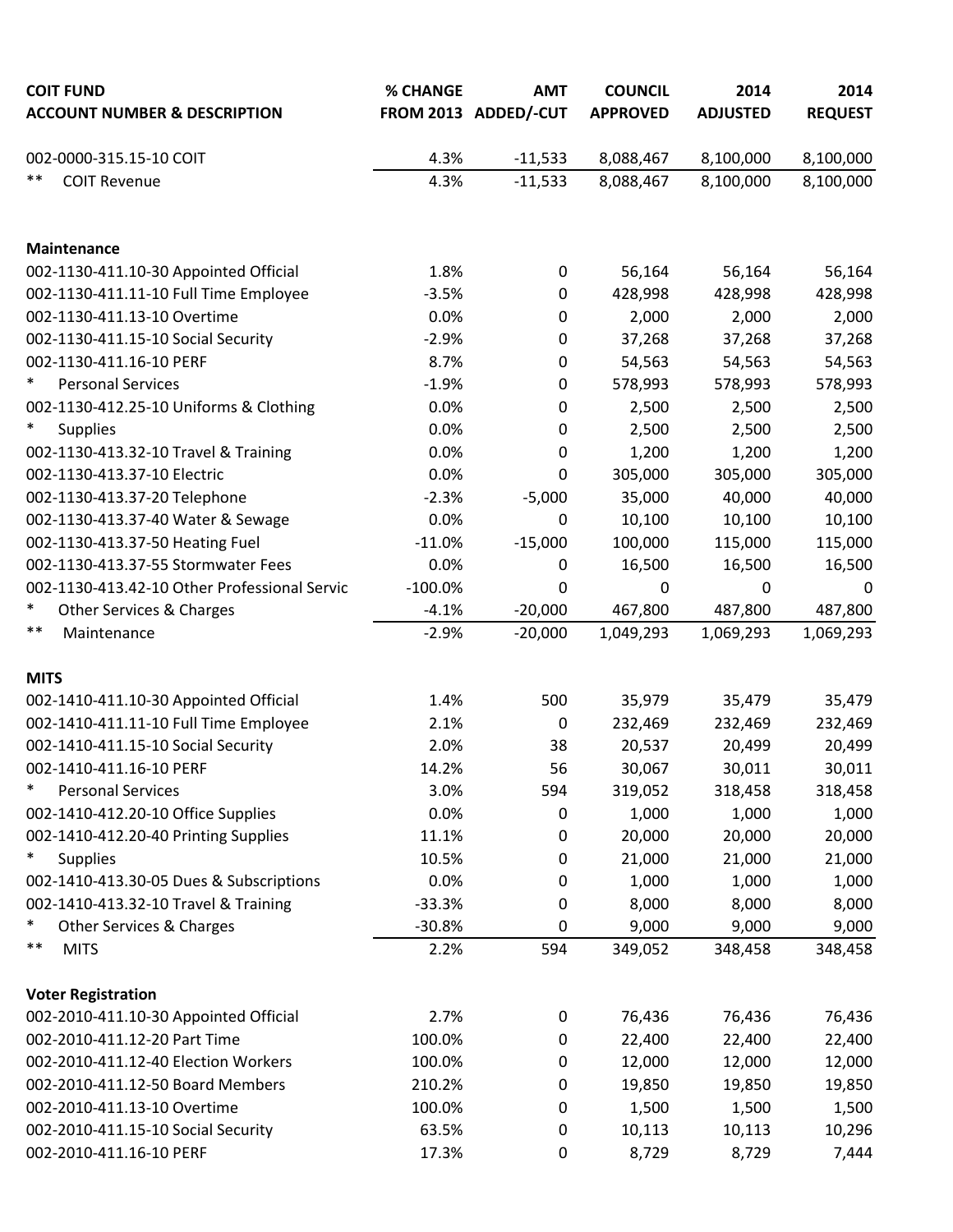| <b>COIT FUND</b>                        | % CHANGE | <b>AMT</b>           | <b>COUNCIL</b>  | 2014            | 2014           |
|-----------------------------------------|----------|----------------------|-----------------|-----------------|----------------|
| <b>ACCOUNT NUMBER &amp; DESCRIPTION</b> |          | FROM 2013 ADDED/-CUT | <b>APPROVED</b> | <b>ADJUSTED</b> | <b>REQUEST</b> |
| $\ast$<br><b>Personal Services</b>      | 59.9%    | 0                    | 151,028         | 151,028         | 149,926        |
| 002-2010-412.20-10 Office Supplies      | 536.0%   | 0                    | 3,180           | 3,180           | 3,180          |
| 002-2010-412.20-20 Printed Forms        | 100.0%   | 0                    | 3,500           | 3,500           | 3,500          |
| 002-2010-412.25-70 Election             | 100.0%   | $\boldsymbol{0}$     | 2,886           | 2,886           | 2,886          |
| $\ast$<br><b>Supplies</b>               | 1813.2%  | $\mathbf 0$          | 9,566           | 9,566           | 9,566          |
| 002-2010-413.30-20 Postage              | 10.0%    | 0                    | 11,000          | 11,000          | 11,000         |
| 002-2010-413.30-25 Advertising          | 100.0%   | $\mathbf 0$          | 3,200           | 3,200           | 3,200          |
| 002-2010-413.30-60 Software             | 100.0%   | 0                    | 55,350          | 55,350          | 55,350         |
| 002-2010-413.32-10 Travel & Training    | 300.0%   | 0                    | 2,000           | 2,000           | 2,000          |
| 002-2010-413.43-15 Election             | 100.0%   | 0                    | 47,238          | 47,238          | 47,238         |
| 002-2010-413.43-55 Hardware Maintenance | 100.0%   | 0                    | 37,000          | 37,000          | 37,000         |
| 002-2010-413.53-20 Meals                | 100.0%   | 0                    | 750             | 750             | 750            |
| 002-2010-413.53-40 Rentals              | 100.0%   | 0                    | 950             | 950             | 950            |
| 002-2010-413.53-70 Ballot Prep Services | 100.0%   | $\mathbf 0$          | 36,200          | 36,200          | 36,200         |
| 002-2010-413.53-80 Equip Transportation | 100.0%   | 0                    | 1,496           | 1,496           | 1,496          |
| $\ast$<br>Other Services & Charges      | 1758.9%  | $\boldsymbol{0}$     | 195,184         | 195,184         | 195,184        |
| $***$<br><b>Voter Registration</b>      | 237.3%   | $\mathbf 0$          | 355,778         | 355,778         | 354,676        |
|                                         |          |                      |                 |                 |                |
| <b>Veteran Services</b>                 |          |                      |                 |                 |                |
| 002-2810-411.10-30 Appointed Official   | 3.9%     | $\boldsymbol{0}$     | 45,012          | 45,012          | 45,012         |
| 002-2810-411.11-10 Full Time Employee   | 2.8%     | $\boldsymbol{0}$     | 37,130          | 37,130          | 37,130         |
| 002-2810-411.15-10 Social Security      | 3.4%     | 0                    | 6,284           | 6,284           | 6,284          |
| 002-2810-411.16-10 PERF                 | 15.8%    | $\boldsymbol{0}$     | 9,200           | 9,200           | 9,200          |
| $\ast$<br><b>Personal Services</b>      | 4.4%     | $\boldsymbol{0}$     | 97,626          | 97,626          | 97,626         |
| 002-2810-412.20-10 Office Supplies      | 0.0%     | 0                    | 500             | 500             | 500            |
| 002-2810-412.25-45 Flags                | 15.0%    | $\boldsymbol{0}$     | 2,300           | 2,300           | 2,300          |
| $\ast$<br><b>Supplies</b>               | 12.0%    | 0                    | 2,800           | 2,800           | 2,800          |
| 002-2810-413.32-10 Travel & Training    | 33.3%    | 0                    | 800             | 800             | 800            |
| 002-2810-413.43-90 Contracts Misc.      | 25.0%    | 0                    | 12,500          | 12,500          | 12,500         |
| 002-2810-413.56-45 Burial Allowance     | 10.0%    | $\boldsymbol{0}$     | 22,000          | 22,000          | 22,000         |
| $\ast$<br>Other Services & Charges      | 15.4%    | $\mathbf 0$          | 35,300          | 35,300          | 35,300         |
| $***$<br><b>Veteran Services</b>        | 7.2%     | $\mathbf 0$          | 135,726         | 135,726         | 135,726        |
|                                         |          |                      |                 |                 |                |
| <b>Weights &amp; Measures</b>           |          |                      |                 |                 |                |
| 002-2910-411.10-30 Appointed Official   | 2.3%     | $\pmb{0}$            | 45,012          | 45,012          | 45,012         |
| 002-2910-411.15-10 Social Security      | 2.3%     | $\boldsymbol{0}$     | 3,444           | 3,444           | 3,444          |
| 002-2910-411.16-10 PERF                 | 14.5%    | 0                    | 5,042           | 5,042           | 5,042          |
| $\ast$<br><b>Personal Services</b>      | 3.3%     | $\boldsymbol{0}$     | 53,498          | 53,498          | 53,498         |
| 002-2910-412.20-10 Office Supplies      | 0.0%     | 0                    | 700             | 700             | 700            |
| $\ast$<br><b>Supplies</b>               | 0.0%     | 0                    | 700             | 700             | 700            |
| 002-2910-413.30-05 Dues & Subscriptions | 0.0%     | 0                    | 200             | 200             | 200            |
| 002-2910-413.32-10 Travel & Training    | 0.0%     | 0                    | 750             | 750             | 750            |
| 002-2910-413.36-10 Maintenance & Repair | $-40.0%$ | 0                    | 900             | 900             | 900            |
| 002-2910-413.62-90 Equipment Misc.      | 100.0%   | 0                    | 600             | 600             | 600            |
| $\ast$<br>Other Services & Charges      | 0.0%     | $\boldsymbol{0}$     | 2,450           | 2,450           | 2,450          |
| $***$<br>Weights & Measurements         | 3.1%     | $\mathbf 0$          | 56,648          | 56,648          | 56,648         |